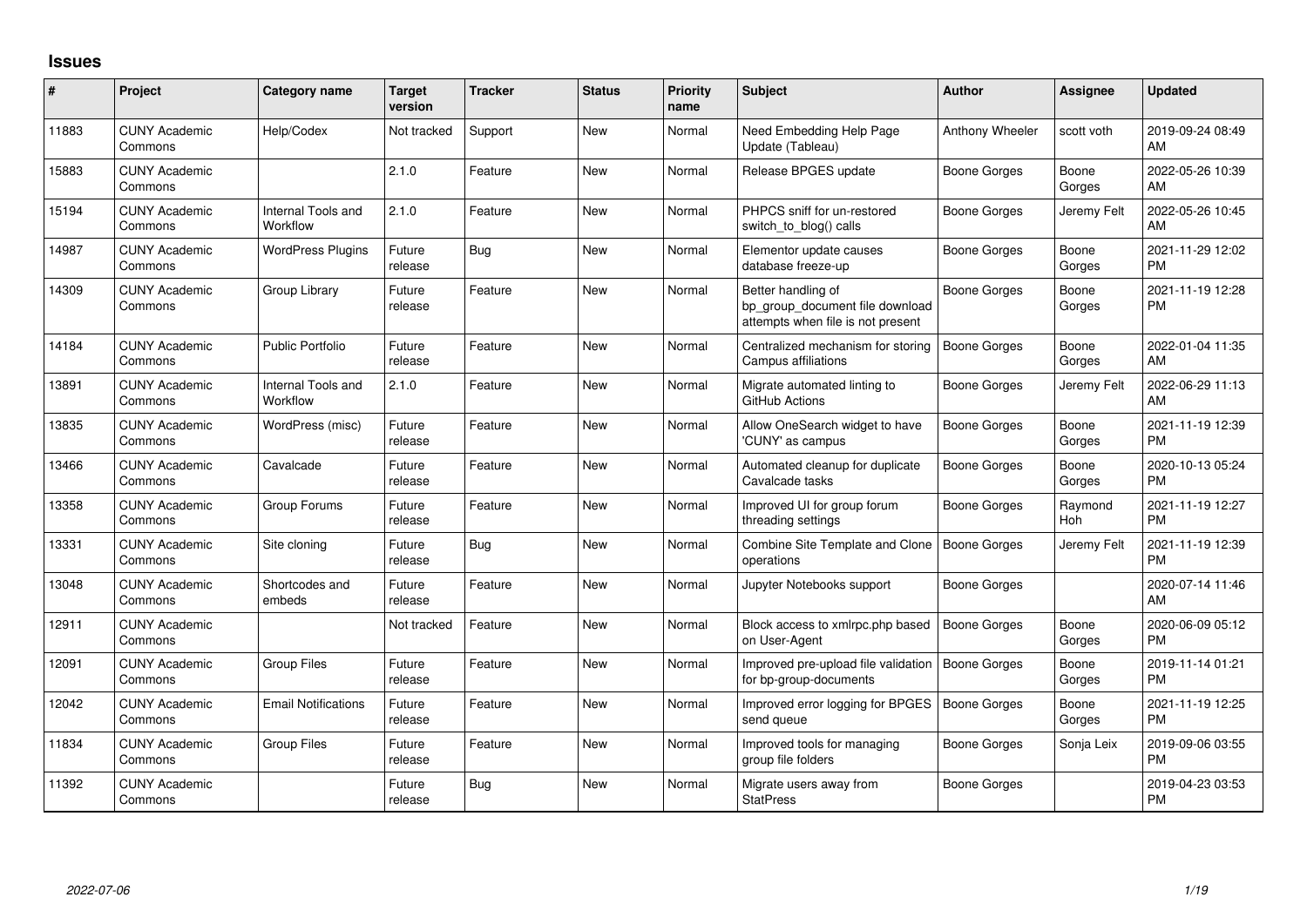| #     | Project                         | <b>Category name</b>        | <b>Target</b><br>version | <b>Tracker</b> | <b>Status</b> | Priority<br>name | <b>Subject</b>                                                                                               | Author              | <b>Assignee</b>     | <b>Updated</b>                |
|-------|---------------------------------|-----------------------------|--------------------------|----------------|---------------|------------------|--------------------------------------------------------------------------------------------------------------|---------------------|---------------------|-------------------------------|
| 11024 | <b>CUNY Academic</b><br>Commons | WordPress (misc)            | Future<br>release        | <b>Bug</b>     | New           | Normal           | Subsites should not show "you<br>should update your .htaccess<br>now" notice after permalink setting<br>save | <b>Boone Gorges</b> |                     | 2019-01-28 01:35<br>PM.       |
| 10794 | <b>CUNY Academic</b><br>Commons | Performance                 | Not tracked              | Bug            | New           | Normal           | Memcached connection<br>occasionally breaks                                                                  | Boone Gorges        | Boone<br>Gorges     | 2018-12-06 03:30<br><b>PM</b> |
| 10580 | <b>CUNY Academic</b><br>Commons | Information<br>Architecture | Future<br>release        | Design/UX      | New           | Normal           | Primary nav item review                                                                                      | Boone Gorges        | Sara Cannon         | 2022-06-28 01:29<br><b>PM</b> |
| 9926  | <b>CUNY Academic</b><br>Commons | <b>WordPress Plugins</b>    | Future<br>release        | Bug            | New           | Normal           | twitter-mentions-as-comments<br>cron jobs can run long                                                       | Boone Gorges        | Boone<br>Gorges     | 2018-10-24 12:34<br><b>PM</b> |
| 9720  | <b>CUNY Academic</b><br>Commons | Authentication              | Future<br>release        | Feature        | New           | Normal           | The Commons should be an<br>oAuth provider                                                                   | <b>Boone Gorges</b> |                     | 2019-03-01 02:04<br><b>PM</b> |
| 7663  | <b>CUNY Academic</b><br>Commons | Social Paper                | Future<br>release        | Bug            | <b>New</b>    | Normal           | Social Paper notifications not<br>formatted correctly on secondary<br>sites                                  | Boone Gorges        | Boone<br>Gorges     | 2018-04-16 03:52<br>PM        |
| 7022  | <b>CUNY Academic</b><br>Commons | Announcements               | Future<br>release        | Bug            | <b>New</b>    | Normal           | Sitewide announcements should<br>be displayed on, and dismissable<br>from, mapped domains                    | Boone Gorges        | Boone<br>Gorges     | 2018-03-22 10:18<br>AM        |
| 6749  | <b>CUNY Academic</b><br>Commons | Events                      | Future<br>release        | Bug            | <b>New</b>    | Low              | BPEO iCal request can trigger<br>very large number of DB queries                                             | Boone Gorges        | Raymond<br>Hoh      | 2016-11-15 10:09<br><b>PM</b> |
| 6332  | <b>CUNY Academic</b><br>Commons | WordPress (misc)            | Future<br>release        | Feature        | New           | Normal           | Allow uploaded files to be marked<br>as private in an ad hoc way                                             | Boone Gorges        |                     | 2016-10-17 11:41<br><b>PM</b> |
| 5489  | <b>CUNY Academic</b><br>Commons | Social Paper                | Future<br>release        | Feature        | New           | Normal           | Asc/desc sorting for Social Paper<br>directories                                                             | <b>Boone Gorges</b> |                     | 2016-04-21 10:06<br><b>PM</b> |
| 5488  | <b>CUNY Academic</b><br>Commons | Social Paper                | Future<br>release        | <b>Bug</b>     | New           | Normal           | Add a "last edited by" field to<br>Social Paper group directories                                            | Boone Gorges        |                     | 2016-04-21 10:05<br><b>PM</b> |
| 4635  | <b>CUNY Academic</b><br>Commons | Authentication              | Future<br>release        | Feature        | New           | Normal           | Allow non-WP authentication                                                                                  | Boone Gorges        | Sonja Leix          | 2019-03-01 02:05<br><b>PM</b> |
| 4481  | <b>CUNY Academic</b><br>Commons | Events                      | Future<br>release        | Feature        | New           | Normal           | Group admins/mods should have<br>the ability to unlink an event from<br>the group                            | <b>Boone Gorges</b> | Boone<br>Gorges     | 2017-04-24 03:53<br><b>PM</b> |
| 3580  | <b>CUNY Academic</b><br>Commons | Group Blogs                 | Future<br>release        | Feature        | New           | Normal           | Multiple blogs per group                                                                                     | Boone Gorges        | Boone<br>Gorges     | 2018-02-20 02:02<br>PM.       |
| 3048  | <b>CUNY Academic</b><br>Commons | <b>Public Portfolio</b>     | Future<br>release        | Feature        | New           | Low              | Images for rich text profile fields                                                                          | <b>Boone Gorges</b> | Boone<br>Gorges     | 2014-02-19 12:56<br><b>PM</b> |
| 1167  | <b>CUNY Academic</b><br>Commons | <b>Email Invitations</b>    | Future<br>release        | Feature        | New           | Low              | Allow email invitations to be resent                                                                         | Boone Gorges        | Boone<br>Gorges     | 2015-11-12 12:53<br>AM        |
| 1166  | <b>CUNY Academic</b><br>Commons | <b>Email Invitations</b>    | Future<br>release        | Feature        | <b>New</b>    | Low              | Better organizational tools for Sent   Boone Gorges<br>Invites                                               |                     | Boone<br>Gorges     | 2015-11-09 06:02<br><b>PM</b> |
| 308   | <b>CUNY Academic</b><br>Commons | Registration                | Future<br>release        | Feature        | New           | Normal           | Group recommendations for<br>signup process                                                                  | Boone Gorges        | Samantha<br>Raddatz | 2015-11-09 05:07<br><b>PM</b> |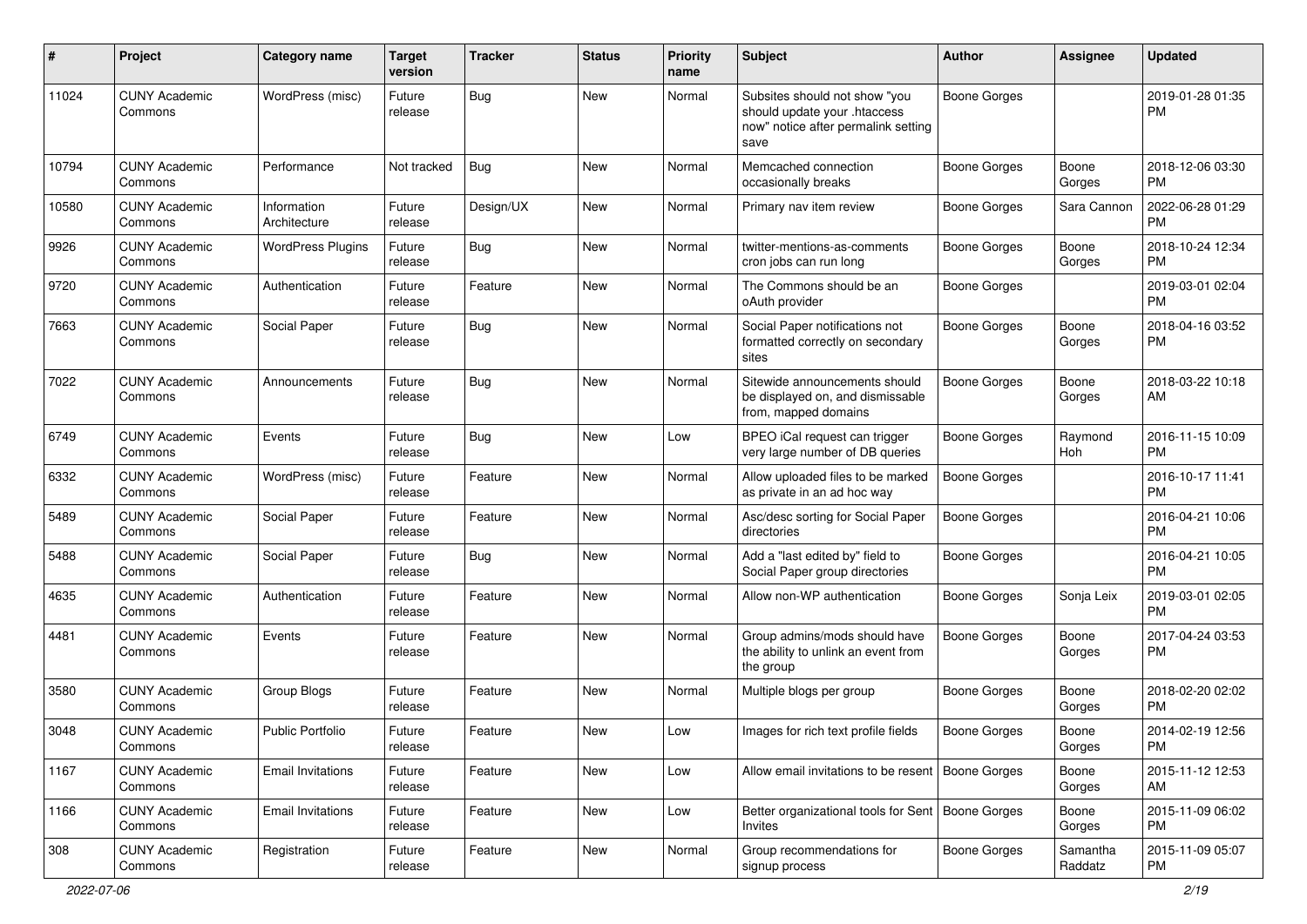| $\#$  | Project                         | <b>Category name</b>     | <b>Target</b><br>version | <b>Tracker</b> | <b>Status</b> | <b>Priority</b><br>name | <b>Subject</b>                                                          | <b>Author</b>    | Assignee          | <b>Updated</b>                |
|-------|---------------------------------|--------------------------|--------------------------|----------------|---------------|-------------------------|-------------------------------------------------------------------------|------------------|-------------------|-------------------------------|
| 3565  | <b>CUNY Academic</b><br>Commons | My Commons               | Not tracked              | Documentation  | <b>New</b>    | Normal                  | Load Newest inconsistencies                                             | Chris Stein      | scott voth        | 2015-11-09 01:16<br><b>PM</b> |
| 3059  | <b>CUNY Academic</b><br>Commons | Group Forums             | Future<br>release        | Design/UX      | New           | Normal                  | Forum Post Permissable Content<br><b>Explanatory Text</b>               | Chris Stein      | Chris Stein       | 2015-04-02 11:27<br>AM        |
| 15210 | <b>CUNY Academic</b><br>Commons | Analytics                | Not tracked              | Design/UX      | <b>New</b>    | Normal                  | Google Analytics improvements                                           | Colin McDonald   | Boone<br>Gorges   | 2022-05-24 10:47<br>AM        |
| 13370 | <b>CUNY Academic</b><br>Commons | Group Library            | Future<br>release        | Feature        | <b>New</b>    | Normal                  | Library bulk deletion and folder<br>editing                             | Colin McDonald   | Boone<br>Gorges   | 2020-10-13 10:41<br>AM        |
| 13199 | <b>CUNY Academic</b><br>Commons | Group Forums             | Future<br>release        | Feature        | New           | Normal                  | Favoring Groups over bbPress<br>plugin                                  | Colin McDonald   | Colin<br>McDonald | 2021-11-19 12:28<br><b>PM</b> |
| 9729  | <b>CUNY Academic</b><br>Commons | <b>SEO</b>               | Not tracked              | Support        | New           | Normal                  | 503 Errors showing on<br>newlaborforum.cuny.edu                         | Diane Krauthamer | Raymond<br>Hoh    | 2018-05-22 04:48<br><b>PM</b> |
| 3615  | <b>CUNY Academic</b><br>Commons | Redmine                  | Not tracked              | Feature        | <b>New</b>    | Low                     | Create Redmine issues via email                                         | Dominic Giglio   | Boone<br>Gorges   | 2017-11-16 11:36<br>AM        |
| 11968 | JustPublics@365<br>MediaCamp    |                          |                          | Feature        | <b>New</b>    | Normal                  | Nanoscience Retractable Display<br>Unit                                 | Donald Cherry    | Bonnie<br>Eissner | 2021-02-19 08:50<br>AM        |
| 13457 | <b>CUNY Academic</b><br>Commons | Group Forums             | 2.0.3                    | Bug            | New           | High                    | Forum post not sending<br>notifications                                 | Filipa Calado    | Raymond<br>Hoh    | 2022-06-29 11:32<br>AM        |
| 11545 | <b>CUNY Academic</b><br>Commons | <b>WordPress Plugins</b> | Not tracked              | Support        | New           | Normal                  | <b>Twitter searches in WordPress</b>                                    | Gina Cherry      | Matt Gold         | 2019-09-23 01:03<br><b>PM</b> |
| 6755  | <b>CUNY Academic</b><br>Commons | WordPress (misc)         | Future<br>release        | Bug            | <b>New</b>    | Normal                  | Cannot Deactivate Plugin                                                | Laura Kane       |                   | 2016-11-16 01:12<br><b>PM</b> |
| 16332 | <b>CUNY Academic</b><br>Commons |                          |                          | Feature        | New           | Normal                  | Refining the OER Tag: Remove<br>OER tag option from Creation<br>Process | Laurie Hurson    |                   | 2022-07-05 01:07<br><b>PM</b> |
| 16199 | <b>CUNY Academic</b><br>Commons | Directories              | 2.0.3                    | <b>Bug</b>     | <b>New</b>    | Normal                  | Removed "Semester" Filter from<br><b>Courses Directory</b>              | Laurie Hurson    | Boone<br>Gorges   | 2022-06-29 11:32<br>AM        |
| 15757 | <b>CUNY Academic</b><br>Commons |                          |                          | Bug            | <b>New</b>    | Normal                  | Members # do not match                                                  | Laurie Hurson    |                   | 2022-03-30 04:52<br><b>PM</b> |
| 14940 | <b>CUNY Academic</b><br>Commons |                          |                          | Bug            | New           | Normal                  | Discrepancy between Commons<br>profile "sites" and actual # of sites    | Laurie Hurson    |                   | 2021-11-08 11:09<br>AM        |
| 14936 | <b>CUNY Academic</b><br>Commons |                          |                          | <b>Bug</b>     | <b>New</b>    | Normal                  | Commons websites blocked by<br>SPS campus network                       | Laurie Hurson    |                   | 2021-11-03 03:57<br><b>PM</b> |
| 14787 | <b>CUNY Academic</b><br>Commons | <b>Plugin Packages</b>   | Future<br>release        | Feature        | <b>New</b>    | Normal                  | Creating a "Design" plugin<br>package                                   | Laurie Hurson    | scott voth        | 2022-04-27 04:56<br><b>PM</b> |
| 14475 | <b>CUNY Academic</b><br>Commons |                          | Not tracked              | Publicity      | New           | Normal                  | <b>OER Showcase Page</b>                                                | Laurie Hurson    | Laurie Hurson     | 2021-09-14 10:46<br>AM        |
| 13650 | <b>CUNY Academic</b><br>Commons | Group Library            | Future<br>release        | Feature        | New           | Normal                  | Forum Attachments in Group<br>Library                                   | Laurie Hurson    |                   | 2021-11-19 12:30<br><b>PM</b> |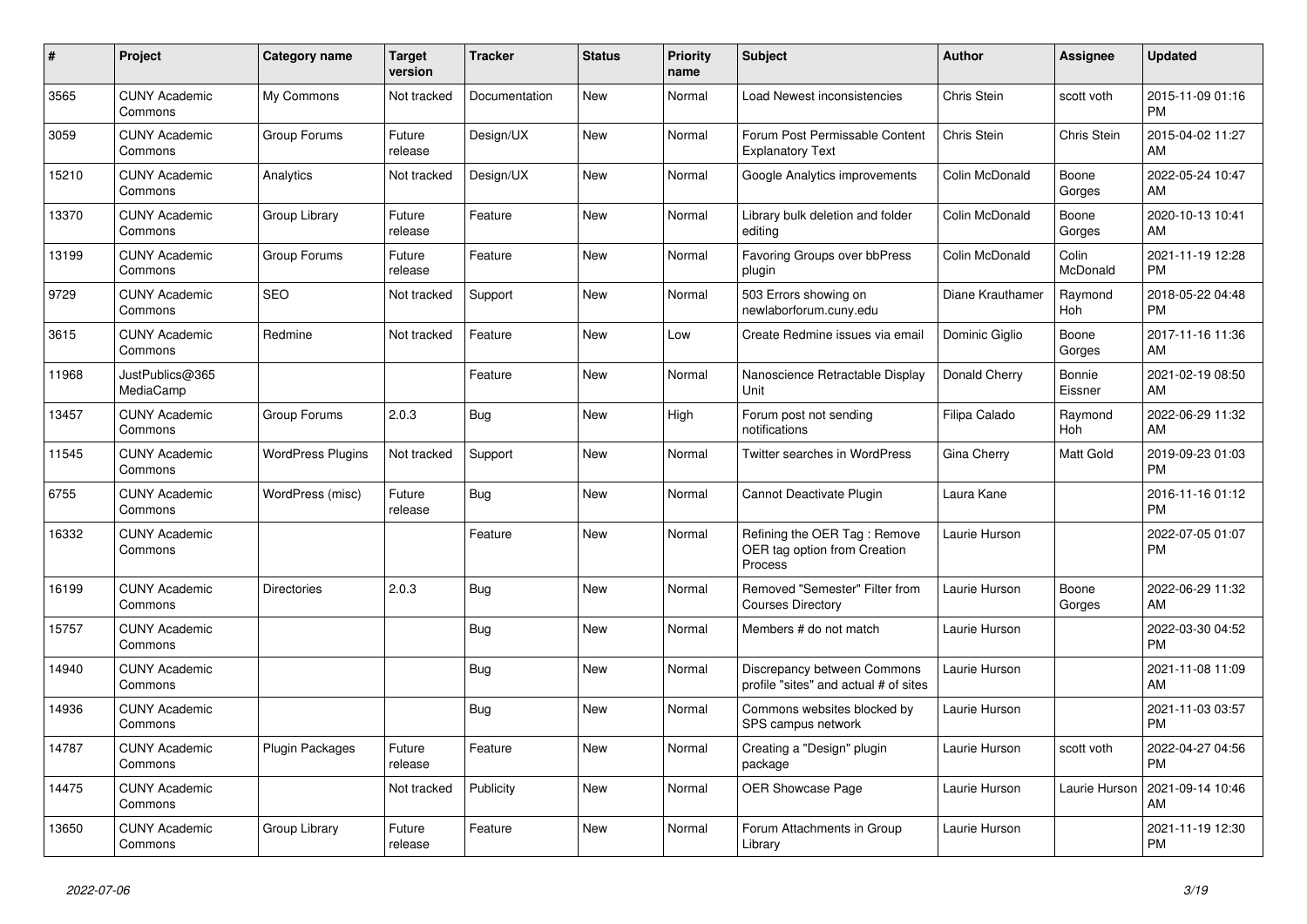| #     | <b>Project</b>                  | Category name             | <b>Target</b><br>version | <b>Tracker</b> | <b>Status</b> | Priority<br>name | <b>Subject</b>                                                               | <b>Author</b>   | Assignee           | <b>Updated</b>                |
|-------|---------------------------------|---------------------------|--------------------------|----------------|---------------|------------------|------------------------------------------------------------------------------|-----------------|--------------------|-------------------------------|
| 12438 | <b>CUNY Academic</b><br>Commons | Courses                   | Not tracked              | <b>Bug</b>     | New           | Normal           | Site appearing twice                                                         | Laurie Hurson   | Boone<br>Gorges    | 2020-02-18 01:34<br><b>PM</b> |
| 12328 | <b>CUNY Academic</b><br>Commons |                           | Not tracked              | Support        | New           | Normal           | Sign up Code for Non-CUNY<br>Faculty                                         | Laurie Hurson   |                    | 2020-01-28 10:25<br>AM        |
| 11879 | <b>CUNY Academic</b><br>Commons |                           | Not tracked              | Bug            | <b>New</b>    | Normal           | Hypothesis comments appearing<br>on multiple, different pdfs across<br>blogs | Laurie Hurson   | Laurie Hurson      | 2019-09-19 02:39<br><b>PM</b> |
| 11843 | <b>CUNY Academic</b><br>Commons | WordPress (misc)          | Future<br>release        | Design/UX      | <b>New</b>    | Normal           | Tweaking the Gutenberg Editor<br>Interface                                   | Laurie Hurson   |                    | 2022-04-26 12:00<br><b>PM</b> |
| 11789 | <b>CUNY Academic</b><br>Commons | Courses                   | Future<br>release        | Feature        | New           | Normal           | Ability to remove item from<br>Courses list                                  | Laurie Hurson   | Sonja Leix         | 2019-09-24 12:28<br><b>PM</b> |
| 13430 | <b>CUNY Academic</b><br>Commons | Reply By Email            | Not tracked              | Bug            | <b>New</b>    | Normal           | Delay in RBE                                                                 | Luke Waltzer    | Raymond<br>Hoh     | 2020-10-13 11:16<br>AM        |
| 8835  | <b>CUNY Academic</b><br>Commons | Blogs (BuddyPress)        | Future<br>release        | Feature        | <b>New</b>    | Normal           | Extend cuny.is shortlinks to sites                                           | Luke Waltzer    | Boone<br>Gorges    | 2022-04-26 11:59<br>AM        |
| 7981  | <b>CUNY Academic</b><br>Commons | Social Paper              | Future<br>release        | Bug            | New           | Normal           | Social Paper comments should<br>not go to spam                               | Luke Waltzer    | Boone<br>Gorges    | 2018-04-16 03:52<br><b>PM</b> |
| 7928  | <b>CUNY Academic</b><br>Commons | Group Forums              | Not tracked              | <b>Bug</b>     | New           | Normal           | Duplicate Forum post                                                         | Luke Waltzer    | Raymond<br>Hoh     | 2017-04-11 09:27<br><b>PM</b> |
| 7624  | <b>CUNY Academic</b><br>Commons | BuddyPress (misc)         | Future<br>release        | Design/UX      | <b>New</b>    | Normal           | <b>BP Notifications</b>                                                      | Luke Waltzer    | Paige Dupont       | 2017-02-08 10:43<br><b>PM</b> |
| 6389  | <b>CUNY Academic</b><br>Commons | <b>BuddyPress Docs</b>    | Future<br>release        | Feature        | <b>New</b>    | Low              | Make Discussion Area Visible<br>When Editing a Doc                           | Luke Waltzer    | Boone<br>Gorges    | 2016-10-21 04:16<br><b>PM</b> |
| 6078  | <b>CUNY Academic</b><br>Commons | <b>Blogs (BuddyPress)</b> | Future<br>release        | Feature        | New           | Normal           | <b>Explore Adding Network Blog</b><br>Metadata Plugin                        | Luke Waltzer    | Luke Waltzer       | 2016-10-11 10:29<br><b>PM</b> |
| 8211  | <b>CUNY Academic</b><br>Commons | <b>WordPress Themes</b>   | Future<br>release        | Feature        | <b>New</b>    | Normal           | Theme Suggestions: Material<br>Design-Inspired Themes                        | Margaret Galvan | Margaret<br>Galvan | 2017-08-07 02:48<br><b>PM</b> |
| 15816 | <b>CUNY Academic</b><br>Commons |                           | Not tracked              | Support        | New           | Normal           | slow loading at SPS                                                          | Marilyn Weber   |                    | 2022-04-05 01:26<br><b>PM</b> |
| 15685 | <b>CUNY Academic</b><br>Commons |                           |                          | Support        | <b>New</b>    | High             | problem with chrome?                                                         | Marilyn Weber   |                    | 2022-04-25 03:40<br><b>PM</b> |
| 15565 | <b>CUNY Academic</b><br>Commons |                           |                          | Support        | <b>New</b>    | Normal           | Events - send updates to an email<br>listserv                                | Marilyn Weber   |                    | 2022-03-10 01:06<br><b>PM</b> |
| 15045 | <b>CUNY Academic</b><br>Commons |                           |                          | Support        | <b>New</b>    | Normal           | no result for KCeL in the search<br>box on the commons                       | Marilyn Weber   |                    | 2021-12-10 11:29<br>AM        |
| 14911 | <b>CUNY Academic</b><br>Commons | <b>WordPress Themes</b>   | Not tracked              | Support        | New           | Normal           | Twentytwentyone theme                                                        | Marilyn Weber   |                    | 2021-10-28 10:37<br>AM        |
| 13286 | <b>CUNY Academic</b><br>Commons |                           | Not tracked              | Support        | <b>New</b>    | Normal           | problem connecting with<br>WordPress app                                     | Marilyn Weber   | Raymond<br>Hoh     | 2020-09-08 11:16<br>AM        |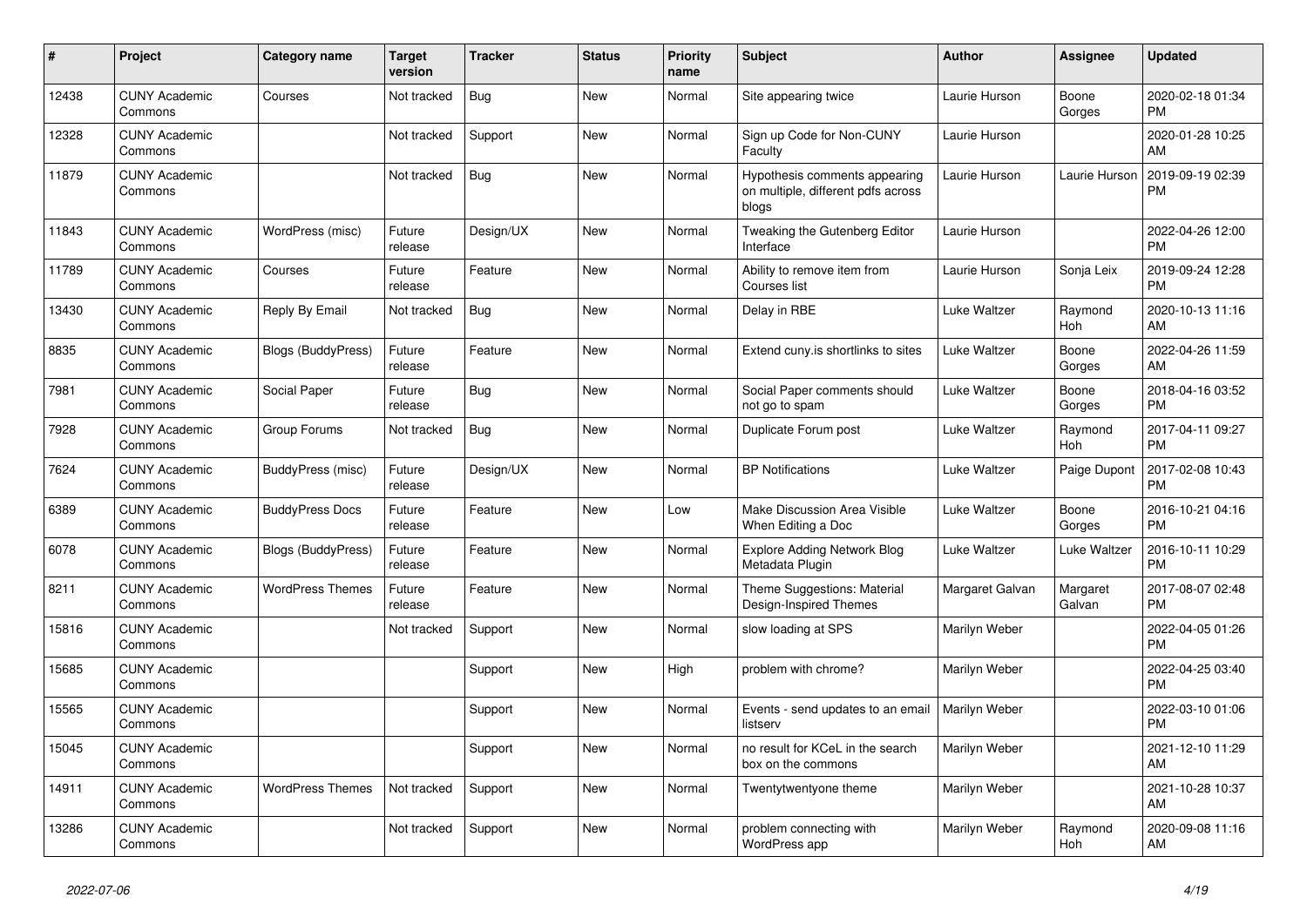| #     | Project                         | <b>Category name</b>       | <b>Target</b><br>version | <b>Tracker</b> | <b>Status</b> | <b>Priority</b><br>name | <b>Subject</b>                                                                                                                                        | Author                 | <b>Assignee</b>     | <b>Updated</b>                |
|-------|---------------------------------|----------------------------|--------------------------|----------------|---------------|-------------------------|-------------------------------------------------------------------------------------------------------------------------------------------------------|------------------------|---------------------|-------------------------------|
| 12382 | <b>CUNY Academic</b><br>Commons | Membership                 | Not tracked              | Support        | <b>New</b>    | Normal                  | Email request change                                                                                                                                  | Marilyn Weber          | Marilyn<br>Weber    | 2020-02-06 12:56<br><b>PM</b> |
| 12352 | <b>CUNY Academic</b><br>Commons |                            | Not tracked              | Support        | New           | Normal                  | "posts list" page builder block<br>option                                                                                                             | Marilyn Weber          |                     | 2020-02-03 01:29<br><b>PM</b> |
| 8607  | <b>CUNY Academic</b><br>Commons |                            | Not tracked              | Support        | New           | Normal                  | Paypal?                                                                                                                                               | Marilyn Weber          | Matt Gold           | 2018-05-15 01:37<br><b>PM</b> |
| 5992  | <b>CUNY Academic</b><br>Commons | <b>Email Notifications</b> | Future<br>release        | Feature        | New           | Normal                  | Changing the From line of<br>autogenerated blog emails                                                                                                | <b>Marilyn Weber</b>   |                     | 2018-09-27 05:19<br><b>PM</b> |
| 5397  | <b>CUNY Academic</b><br>Commons | Social Paper               | Future<br>release        | Feature        | New           | Normal                  | frustrating to have to<br>enable/disable in SP                                                                                                        | Marilyn Weber          | Samantha<br>Raddatz | 2016-04-20 03:39<br><b>PM</b> |
| 5282  | <b>CUNY Academic</b><br>Commons | Social Paper               | Future<br>release        | <b>Bug</b>     | New           | Normal                  | Replying via email directs to paper<br>but not individual comment.                                                                                    | Marilyn Weber          | Raymond<br>Hoh      | 2016-03-02 01:48<br><b>PM</b> |
| 5205  | <b>CUNY Academic</b><br>Commons | Social Paper               | Future<br>release        | Feature        | New           | Normal                  | Social Paper folders                                                                                                                                  | Marilyn Weber          |                     | 2016-02-11 10:24<br><b>PM</b> |
| 5199  | <b>CUNY Academic</b><br>Commons | Social Paper               | Future<br>release        | Feature        | <b>New</b>    | Normal                  | add tables to the SP editor                                                                                                                           | Marilyn Weber          |                     | 2016-10-24 11:27<br>AM        |
| 5058  | <b>CUNY Academic</b><br>Commons | Social Paper               | Future<br>release        | Feature        | New           | Low                     | Can there be a clearer signal that<br>even when comments have<br>already been made you add<br>comments by clicking on the side?<br>(SP suggestion #5) | Marilyn Weber          | Samantha<br>Raddatz | 2016-02-11 10:24<br><b>PM</b> |
| 5053  | <b>CUNY Academic</b><br>Commons | Social Paper               | Future<br>release        | Feature        | New           | Low                     | Scrollable menu to add readers<br>(SP suggestion #4)                                                                                                  | Marilyn Weber          | Samantha<br>Raddatz | 2016-04-21 05:21<br><b>PM</b> |
| 5052  | <b>CUNY Academic</b><br>Commons | Social Paper               | Future<br>release        | Feature        | New           | Low                     | Sentence by sentence or line by<br>line comments (SP suggestion #3)                                                                                   | Marilyn Weber          | Boone<br>Gorges     | 2016-02-11 10:24<br><b>PM</b> |
| 5050  | <b>CUNY Academic</b><br>Commons | Social Paper               | Future<br>release        | Feature        | New           | Low                     | Making comments visible in SP<br>editing mode (SP suggestion #1)                                                                                      | Marilyn Weber          | Samantha<br>Raddatz | 2019-09-17 11:10<br><b>PM</b> |
| 16307 | <b>CUNY Academic</b><br>Commons |                            |                          | Bug            | New           | Normal                  | Add brief messaging to<br>accept/decline group membership<br>requests                                                                                 | <b>Matt Gold</b>       | Boone<br>Gorges     | 2022-06-27 06:13<br><b>PM</b> |
| 13949 | <b>CUNY Academic</b><br>Commons |                            | Not tracked              | <b>Bug</b>     | New           | Normal                  | Continued debugging of runaway<br>MySQL connections                                                                                                   | <b>Matt Gold</b>       | Boone<br>Gorges     | 2021-09-14 10:42<br>AM        |
| 3657  | <b>CUNY Academic</b><br>Commons | WordPress (misc)           | Not tracked              | Feature        | New           | Normal                  | Create alert for GC email<br>addresses                                                                                                                | <b>Matt Gold</b>       | Matt Gold           | 2016-04-14 11:29<br><b>PM</b> |
| 364   | <b>CUNY Academic</b><br>Commons | <b>WordPress Plugins</b>   | Future<br>release        | Feature        | New           | Normal                  | <b>Bulletin Board</b>                                                                                                                                 | Matt Gold              |                     | 2015-01-05 08:50<br><b>PM</b> |
| 9908  | <b>CUNY Academic</b><br>Commons |                            | Not tracked              | Feature        | New           | Normal                  | Is it possible to send email<br>updates to users (or an email<br>address not on the list) for only a<br>single page AFTER being<br>prompted?          | <b>Michael Shields</b> | scott voth          | 2018-06-11 01:34<br>PM        |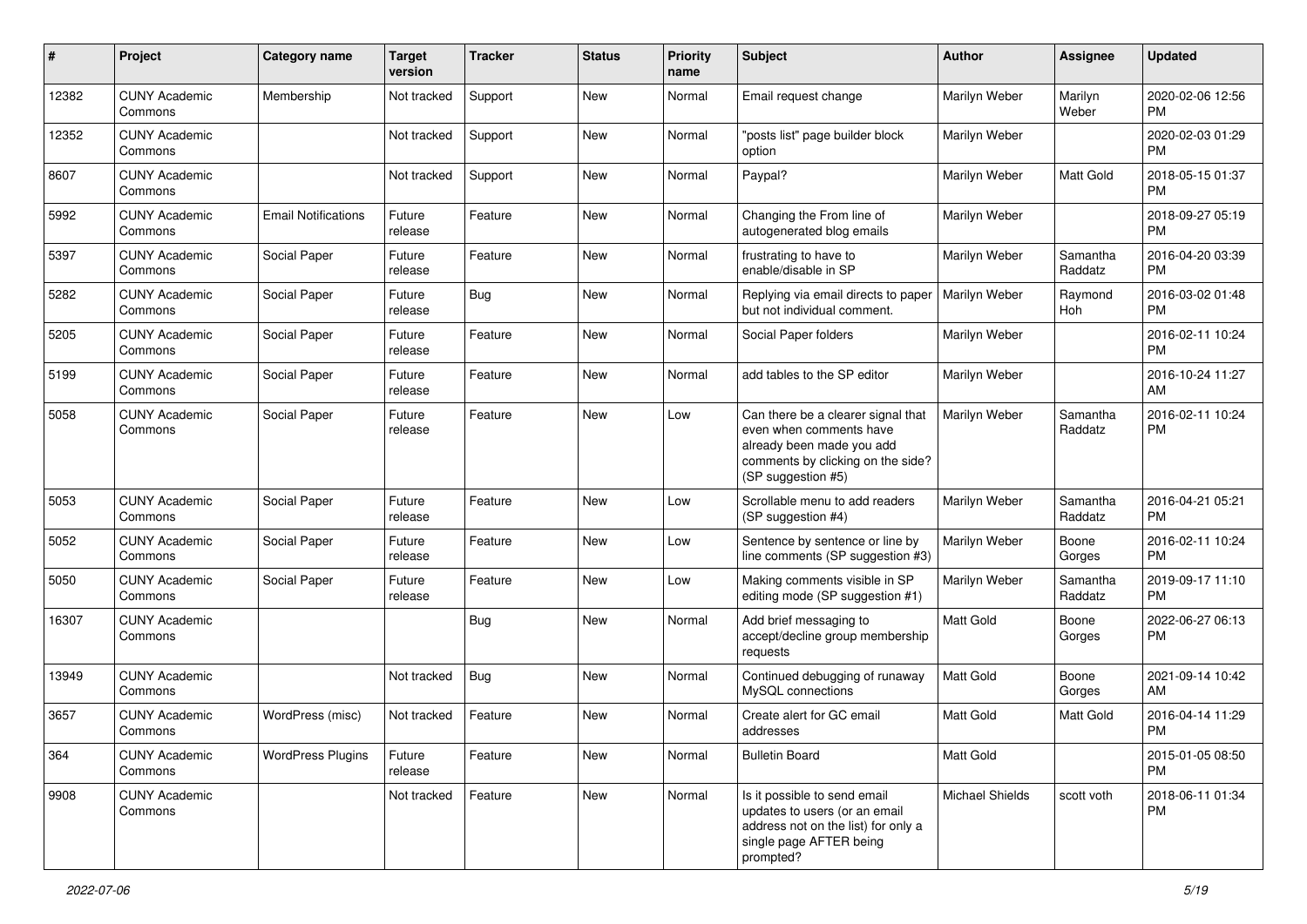| #     | Project                         | <b>Category name</b>     | Target<br>version | <b>Tracker</b> | <b>Status</b> | <b>Priority</b><br>name | <b>Subject</b>                                                                 | <b>Author</b>           | Assignee            | <b>Updated</b>                |
|-------|---------------------------------|--------------------------|-------------------|----------------|---------------|-------------------------|--------------------------------------------------------------------------------|-------------------------|---------------------|-------------------------------|
| 3509  | <b>CUNY Academic</b><br>Commons | Publicity                | 1.7               | Publicity      | <b>New</b>    | Normal                  | Create 1.7 digital signage imagery                                             | Micki Kaufman           | Marilyn<br>Weber    | 2014-10-01 12:40<br><b>PM</b> |
| 3506  | <b>CUNY Academic</b><br>Commons | Publicity                | 1.7               | Publicity      | New           | Normal                  | Prepare 1.7 email messaging                                                    | Micki Kaufman           | Micki<br>Kaufman    | 2014-10-01 12:36<br><b>PM</b> |
| 2753  | <b>CUNY Academic</b><br>Commons | <b>Public Portfolio</b>  | Future<br>release | Feature        | New           | Normal                  | Create actual actual tagification in<br>academic interests and other<br>fields | Micki Kaufman           | Boone<br>Gorges     | 2015-01-05 08:52<br><b>PM</b> |
| 9346  | <b>CUNY Academic</b><br>Commons | WordPress (misc)         | Not tracked       | Bug            | New           | Normal                  | Clone cetls.bmcc.cuny.edu for<br>development                                   | Owen Roberts            | Raymond<br>Hoh      | 2018-03-06 05:35<br><b>PM</b> |
| 6665  | <b>CUNY Academic</b><br>Commons |                          | Not tracked       | Publicity      | New           | Normal                  | Dead Link in 1.10 announcement<br>post                                         | Paige Dupont            | Stephen Real        | 2016-12-01 03:11<br><b>PM</b> |
| 16314 | <b>CUNY Academic</b><br>Commons | <b>WordPress Plugins</b> |                   | Feature        | New           | Normal                  | Install Multicollab plug-in?                                                   | Raffi<br>Khatchadourian |                     | 2022-06-29 03:44<br><b>PM</b> |
| 16294 | <b>CUNY Academic</b><br>Commons |                          |                   | Bug            | <b>New</b>    | Urgent                  | CAC is down                                                                    | Raffi<br>Khatchadourian |                     | 2022-06-27 02:00<br><b>PM</b> |
| 14792 | <b>CUNY Academic</b><br>Commons |                          |                   | <b>Bug</b>     | <b>New</b>    | Normal                  | Inconsistent email notifications<br>from gravity forms                         | Raffi<br>Khatchadourian |                     | 2021-10-04 01:50<br><b>PM</b> |
| 9420  | <b>CUNY Academic</b><br>Commons | cuny.is                  | Not tracked       | Feature        | New           | Normal                  | Request for http://cuny.is/streams                                             | Raffi<br>Khatchadourian | Marilyn<br>Weber    | 2018-04-02 10:08<br>AM.       |
| 8498  | <b>CUNY Academic</b><br>Commons | <b>WordPress Plugins</b> | Future<br>release | Feature        | New           | Low                     | <b>Gravity Forms Email Users</b>                                               | Raffi<br>Khatchadourian | Matt Gold           | 2017-10-13 12:58<br><b>PM</b> |
| 5183  | <b>CUNY Academic</b><br>Commons | Social Paper             | Future<br>release | Design/UX      | <b>New</b>    | Normal                  | Creating a new paper when<br>viewing an existing paper                         | Raffi<br>Khatchadourian | Samantha<br>Raddatz | 2016-02-02 12:09<br><b>PM</b> |
| 5182  | <b>CUNY Academic</b><br>Commons | Social Paper             | Future<br>release | Design/UX      | New           | Normal                  | "Publishing" a private paper on<br>social paper?                               | Raffi<br>Khatchadourian | Boone<br>Gorges     | 2016-10-13 04:12<br><b>PM</b> |
| 16319 | <b>CUNY Academic</b><br>Commons | <b>WordPress Plugins</b> | 2.0.3             | Bug            | <b>New</b>    | Normal                  | <b>Request for Events Calendar Pro</b><br>5.14.2 update                        | Raymond Hoh             | Raymond<br>Hoh      | 2022-07-01 04:16<br><b>PM</b> |
| 16255 | <b>CUNY Academic</b><br>Commons | WordPress (misc)         |                   | <b>Bug</b>     | New           | Normal                  | Need to define 'MULTISITE'<br>constant in wp-config.php                        | Raymond Hoh             |                     | 2022-06-19 09:31<br>AM        |
| 16177 | <b>CUNY Academic</b><br>Commons | Reply By Email           |                   | <b>Bug</b>     | <b>New</b>    | Normal                  | Switch to Inbound mode for RBE                                                 | Raymond Hoh             | Raymond<br>Hoh      | 2022-05-30 04:32<br><b>PM</b> |
| 14908 | <b>CUNY Academic</b><br>Commons | Performance              |                   | Bug            | <b>New</b>    | Normal                  | Stale object cache on cdev                                                     | Raymond Hoh             | Boone<br>Gorges     | 2021-12-07 09:45<br>AM.       |
| 14496 | <b>CUNY Academic</b><br>Commons | Domain Mapping           | Future<br>release | Bug            | New           | Normal                  | Mapped domain SSO uses<br>third-party cookies                                  | Raymond Hoh             | Raymond<br>Hoh      | 2021-05-24 04:03<br><b>PM</b> |
| 11243 | <b>CUNY Academic</b><br>Commons | BuddyPress (misc)        | Future<br>release | <b>Bug</b>     | <b>New</b>    | Normal                  | Audit bp-custom.php                                                            | Raymond Hoh             | Raymond<br>Hoh      | 2022-04-26 11:59<br>AM        |
| 3691  | <b>CUNY Academic</b><br>Commons | <b>WordPress Plugins</b> | Future<br>release | <b>Bug</b>     | <b>New</b>    | Normal                  | <b>WPMU Domain Mapping</b><br>Debugging on cdev                                | Raymond Hoh             | Matt Gold           | 2014-12-12 09:04<br>AM        |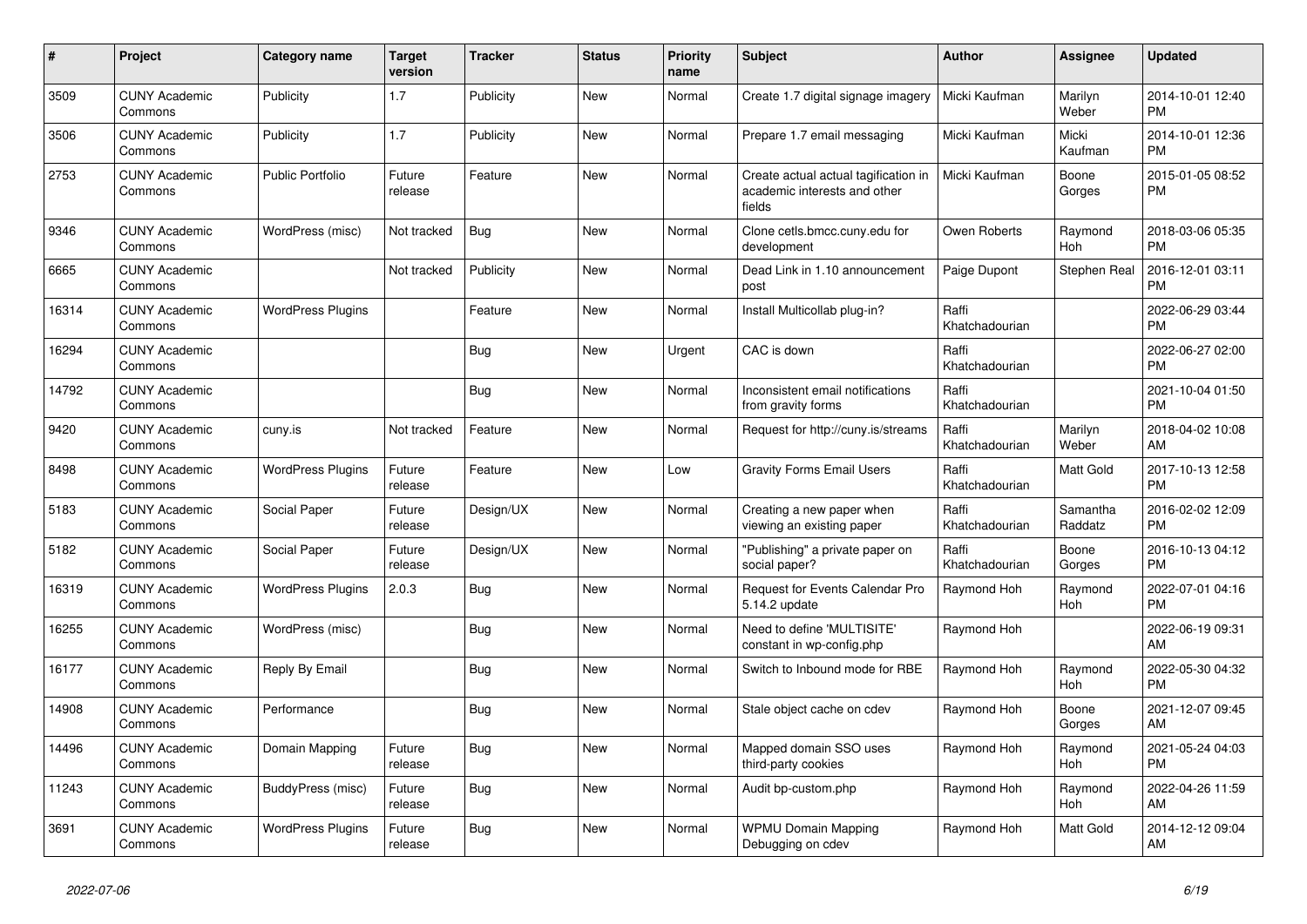| #     | Project                         | <b>Category name</b>     | <b>Target</b><br>version | <b>Tracker</b> | <b>Status</b> | <b>Priority</b><br>name | <b>Subject</b>                                                                       | <b>Author</b>    | <b>Assignee</b>     | <b>Updated</b>                |
|-------|---------------------------------|--------------------------|--------------------------|----------------|---------------|-------------------------|--------------------------------------------------------------------------------------|------------------|---------------------|-------------------------------|
| 5298  | <b>CUNY Academic</b><br>Commons |                          | Not tracked              | Publicity      | New           | Normal                  | Survey Pop-Up Text                                                                   | Samantha Raddatz | Samantha<br>Raddatz | 2016-03-22 12:27<br>PM.       |
| 4622  | <b>CUNY Academic</b><br>Commons | <b>Public Portfolio</b>  | Future<br>release        | Design/UX      | New           | Normal                  | <b>Profile Visibility Settings</b>                                                   | Samantha Raddatz | Samantha<br>Raddatz | 2015-09-21 12:18<br><b>PM</b> |
| 4592  | <b>CUNY Academic</b><br>Commons | Events                   | Future<br>release        | Design/UX      | New           | Normal                  | Event Creation - Venue Dropdown<br>Slow                                              | Samantha Raddatz | Boone<br>Gorges     | 2015-09-14 04:56<br><b>PM</b> |
| 4253  | <b>CUNY Academic</b><br>Commons | <b>Public Portfolio</b>  | Future<br>release        | Design/UX      | New           | Normal                  | Encourage users to add portfolio<br>content                                          | Samantha Raddatz | Samantha<br>Raddatz | 2015-07-07 11:32<br>AM        |
| 4226  | <b>CUNY Academic</b><br>Commons | <b>BuddyPress Docs</b>   | Future<br>release        | Design/UX      | New           | Normal                  | Add option to connect a Doc with<br>a Group                                          | Samantha Raddatz | Samantha<br>Raddatz | 2015-09-09 04:08<br><b>PM</b> |
| 4225  | <b>CUNY Academic</b><br>Commons | DiRT Integration         | Future<br>release        | Design/UX      | New           | Normal                  | Add information to DIRT page (in<br>Create a Group)                                  | Samantha Raddatz | <b>Matt Gold</b>    | 2015-06-26 03:14<br><b>PM</b> |
| 4222  | <b>CUNY Academic</b><br>Commons | User Experience          | Future<br>release        | Design/UX      | New           | Normal                  | Add information to 'Delete<br>Account' page                                          | Samantha Raddatz | scott voth          | 2015-06-26 11:35<br>AM        |
| 15767 | <b>CUNY Academic</b><br>Commons | WordPress (misc)         |                          | Support        | New           | Normal                  | Site loading slowly                                                                  | scott voth       | Boone<br>Gorges     | 2022-04-04 08:56<br>PM.       |
| 14394 | <b>CUNY Academic</b><br>Commons |                          | Not tracked              | Feature        | New           | Normal                  | Commons News Site - redesign                                                         | scott voth       | scott voth          | 2021-09-14 10:46<br>AM        |
| 12573 | <b>CUNY Academic</b><br>Commons | <b>WordPress Plugins</b> | Future<br>release        | Bug            | New           | Normal                  | <b>CommentPress Core Issues</b>                                                      | scott voth       |                     | 2020-03-24 04:32<br><b>PM</b> |
| 12392 | <b>CUNY Academic</b><br>Commons | Help/Codex               | Not tracked              | Documentation  | New           | Normal                  | Updates to Common Commons<br>Questions on Help Page                                  | scott voth       | Margaret<br>Galvan  | 2020-02-11 10:53<br>AM        |
| 12247 | <b>CUNY Academic</b><br>Commons | Publicity                | Not tracked              | Support        | New           | Normal                  | Screenshot of First Commons<br>Homepage                                              | scott voth       | scott voth          | 2020-01-14 12:08<br><b>PM</b> |
| 11860 | <b>CUNY Academic</b><br>Commons | Registration             | Future<br>release        | Feature        | New           | Normal                  | Ensure Students Are Aware They<br>Can Use Aliases At Registration                    | scott voth       |                     | 2019-09-24 08:46<br>AM        |
| 11531 | <b>CUNY Academic</b><br>Commons | Events                   | Future<br>release        | Feature        | New           | Normal                  | Main Events calendar should<br>include non-public events that<br>user has access to  | scott voth       | Boone<br>Gorges     | 2019-06-11 10:00<br>AM        |
| 11496 | <b>CUNY Academic</b><br>Commons | <b>Public Portfolio</b>  | 1.15.2                   | Support        | New           | Normal                  | Replace Twitter Icon on Member<br>Portfolio page                                     | scott voth       | Boone<br>Gorges     | 2019-06-06 01:03<br><b>PM</b> |
| 11393 | <b>CUNY Academic</b><br>Commons |                          | Not tracked              | Publicity      | New           | Normal                  | After 1.15 release, ceate a hero<br>slide and post about adding a site<br>to a group | scott voth       | Patrick<br>Sweeney  | 2019-05-14 10:32<br>AM        |
| 10839 | <b>CUNY Academic</b><br>Commons | About page               | Not tracked              | Support        | New           | Normal                  | <b>Mission Statement Needs</b><br>Revision                                           | scott voth       | Matt Gold           | 2018-12-26 10:58<br>AM        |
| 10354 | <b>CUNY Academic</b><br>Commons | Public Portfolio         | Future<br>release        | Feature        | New           | Normal                  | Opt out of Having a Profile Page                                                     | scott voth       | Chris Stein         | 2020-05-12 10:43<br>AM        |
| 10226 | <b>CUNY Academic</b><br>Commons | Courses                  | Future<br>release        | Feature        | New           | Normal                  | Add "My Courses" to drop down<br>list                                                | scott voth       | Boone<br>Gorges     | 2021-11-19 12:42<br><b>PM</b> |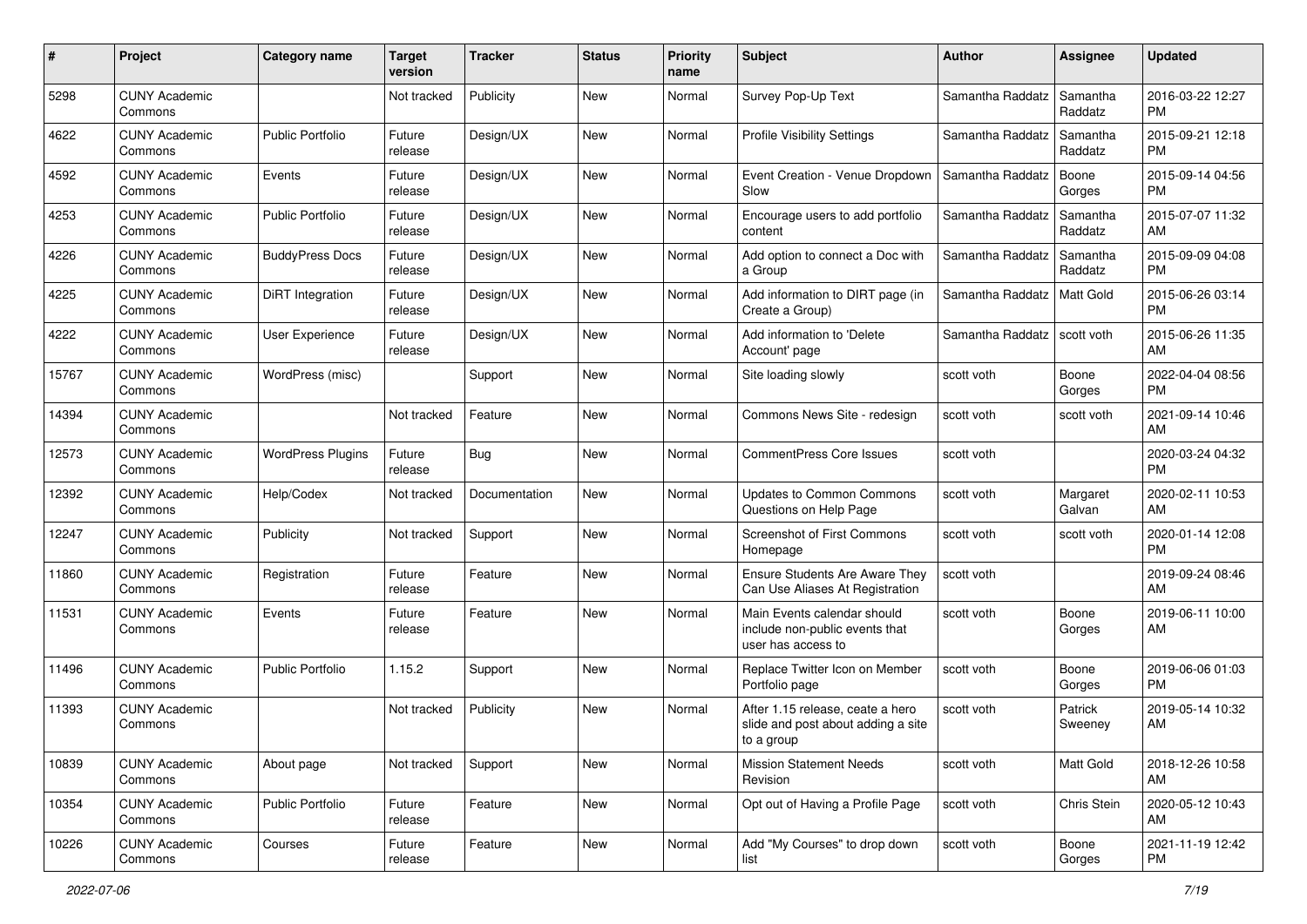| #     | Project                         | <b>Category name</b>           | <b>Target</b><br>version | <b>Tracker</b> | <b>Status</b> | <b>Priority</b><br>name | Subject                                                                                    | Author                  | <b>Assignee</b>     | <b>Updated</b>                |
|-------|---------------------------------|--------------------------------|--------------------------|----------------|---------------|-------------------------|--------------------------------------------------------------------------------------------|-------------------------|---------------------|-------------------------------|
| 4535  | <b>CUNY Academic</b><br>Commons | My Commons                     | Future<br>release        | Bug            | New           | Low                     | My Commons filter issue                                                                    | scott voth              | Raymond<br>Hoh      | 2015-09-01 11:17<br>AM        |
| 10439 | <b>CUNY Academic</b><br>Commons | Design                         | 2.1.0                    | Design/UX      | New           | Normal                  | Create Style Guide for Commons                                                             | Sonja Leix              | Sara Cannon         | 2022-06-28 01:43<br><b>PM</b> |
| 11624 | <b>CUNY Academic</b><br>Commons | WordPress (misc)               | Not tracked              | Support        | New           | Normal                  | Change pages into posts or swap<br>database for a Commons site?                            | Stephen Klein           | Raymond<br>Hoh      | 2019-07-09 11:04<br>AM        |
| 9643  | <b>CUNY Academic</b><br>Commons | Publicity                      | Not tracked              | Feature        | New           | Normal                  | Create a page on the Commons<br>for logos etc.                                             | Stephen Real            | Stephen Real        | 2018-04-24 10:53<br>AM        |
| 8440  | <b>CUNY Academic</b><br>Commons | Onboarding                     | Not tracked              | Bug            | New           | Normal                  | Create Test Email Accounts for<br><b>Onboarding Project</b>                                | Stephen Real            | Stephen Real        | 2017-08-01 09:49<br><b>PM</b> |
| 4972  | <b>CUNY Academic</b><br>Commons | Analytics                      | Not tracked              | <b>Bug</b>     | New           | Normal                  | Newsletter Analytics                                                                       | Stephen Real            | Matt Gold           | 2015-12-09 12:54<br><b>PM</b> |
| 16318 | <b>CUNY Academic</b><br>Commons |                                |                          | Bug            | New           | Normal                  | Unable to Access block editor or<br>embed YouTube videos in new<br>pages, in one site only | <b>Syelle Graves</b>    |                     | 2022-07-01 06:53<br><b>PM</b> |
| 5679  | <b>CUNY Academic</b><br>Commons | Analytics                      | Not tracked              | Feature        | New           | Normal                  | Logged In Users for GA                                                                     | Valerie Townsend        | Valerie<br>Townsend | 2016-06-11 09:49<br>AM        |
| 4388  | <b>CUNY Academic</b><br>Commons | WordPress (misc)               | Future<br>release        | <b>Bug</b>     | Assigned      | Normal                  | Repeated request for<br>authentication.                                                    | Alice.Lynn<br>McMichael | Raymond<br>Hoh      | 2015-08-11 07:35<br><b>PM</b> |
| 12436 | <b>CUNY Academic</b><br>Commons |                                | Not tracked              | Bug            | Assigned      | Normal                  | Nightly system downtime                                                                    | <b>Boone Gorges</b>     |                     | 2020-08-01 09:30<br>AM        |
| 11517 | <b>CUNY Academic</b><br>Commons |                                | Not tracked              | Feature        | Assigned      | Normal                  | wp-accessibility plugin should not<br>strip 'target="_blank" by default                    | <b>Boone Gorges</b>     | Laurie Hurson       | 2019-09-24 09:57<br>AM        |
| 5234  | <b>CUNY Academic</b><br>Commons | Membership                     | Future<br>release        | Feature        | Assigned      | Normal                  | Write Unconfirmed patch for WP                                                             | <b>Boone Gorges</b>     | Boone<br>Gorges     | 2016-10-24 11:18<br>AM        |
| 3330  | <b>CUNY Academic</b><br>Commons | My Commons                     | Future<br>release        | Feature        | Assigned      | Normal                  | 'Commons Information" tool                                                                 | <b>Boone Gorges</b>     | Chris Stein         | 2014-09-22 08:46<br><b>PM</b> |
| 3230  | <b>CUNY Academic</b><br>Commons | Internal Tools and<br>Workflow | Not tracked              | Feature        | Assigned      | High                    | Scripts for quicker<br>provisioning/updating of<br>development environments                | <b>Boone Gorges</b>     | Boone<br>Gorges     | 2016-01-26 04:54<br><b>PM</b> |
| 3193  | <b>CUNY Academic</b><br>Commons | Group Forums                   | Future<br>release        | Feature        | Assigned      | Normal                  | bbPress 2.x dynamic roles and<br><b>RBE</b>                                                | <b>Boone Gorges</b>     | Boone<br>Gorges     | 2014-09-30 01:30<br><b>PM</b> |
| 3192  | <b>CUNY Academic</b><br>Commons | Group Forums                   | Future<br>release        | Feature        | Assigned      | Normal                  | Customizable forum views for<br>bbPress 2.x group forums                                   | <b>Boone Gorges</b>     | Raymond<br>Hoh      | 2015-11-09 12:47<br>PM        |
| 3002  | <b>CUNY Academic</b><br>Commons | Search                         | Future<br>release        | Feature        | Assigned      | Normal                  | Overhaul CAC search by using<br>external search appliance                                  | Boone Gorges            | Boone<br>Gorges     | 2020-07-15 03:05<br><b>PM</b> |
| 2832  | <b>CUNY Academic</b><br>Commons | <b>Public Portfolio</b>        | Future<br>release        | Feature        | Assigned      | Normal                  | Improve interface for (not)<br>auto-linking profile fields                                 | Boone Gorges            | Chris Stein         | 2015-01-05 08:52<br><b>PM</b> |
| 1983  | <b>CUNY Academic</b><br>Commons | Home Page                      | Future<br>release        | Feature        | Assigned      | Low                     | Media Library integration with<br>Featured Content plugin                                  | Boone Gorges            | Dominic<br>Giglio   | 2014-03-17 10:34<br>AM        |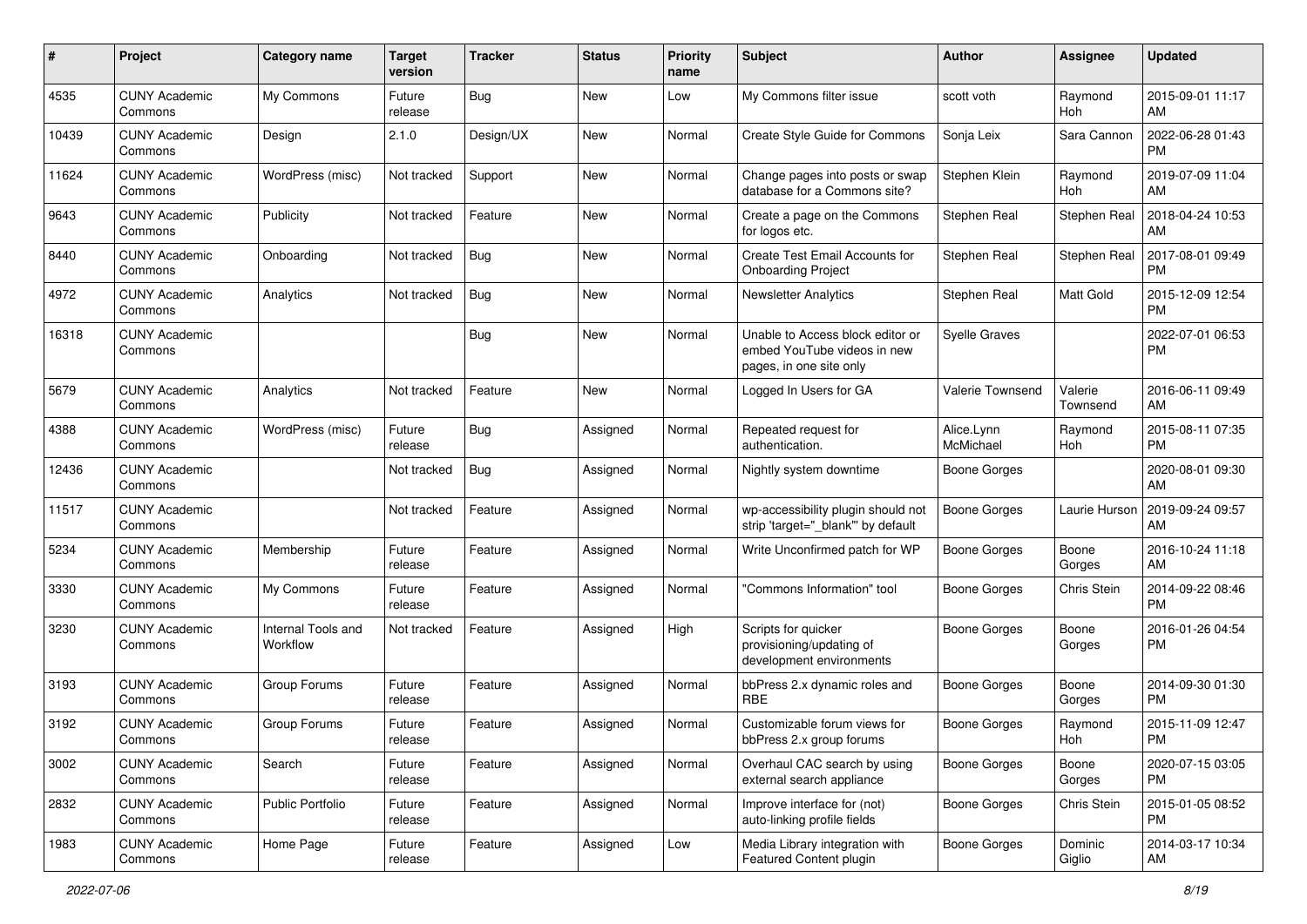| #    | <b>Project</b>                  | <b>Category name</b>     | <b>Target</b><br>version | <b>Tracker</b> | <b>Status</b> | Priority<br>name | <b>Subject</b>                                                                             | <b>Author</b>       | Assignee            | <b>Updated</b>                |
|------|---------------------------------|--------------------------|--------------------------|----------------|---------------|------------------|--------------------------------------------------------------------------------------------|---------------------|---------------------|-------------------------------|
| 1744 | <b>CUNY Academic</b><br>Commons | <b>BuddyPress Docs</b>   | Future<br>release        | Feature        | Assigned      | Normal           | Spreadsheet-style Docs                                                                     | Boone Gorges        | Boone<br>Gorges     | 2015-11-09 06:13<br><b>PM</b> |
| 1508 | <b>CUNY Academic</b><br>Commons | WordPress (misc)         | Future<br>release        | Feature        | Assigned      | Normal           | Share login cookies across<br>mapped domains                                               | Boone Gorges        | Boone<br>Gorges     | 2012-07-02 12:12<br><b>PM</b> |
| 1423 | <b>CUNY Academic</b><br>Commons | BuddyPress (misc)        | Future<br>release        | Feature        | Assigned      | Low              | Show an avatar for pingback<br>comment activity items                                      | Boone Gorges        | Tahir Butt          | 2016-10-24 12:03<br><b>PM</b> |
| 1422 | <b>CUNY Academic</b><br>Commons | <b>BuddyPress Docs</b>   | Future<br>release        | Feature        | Assigned      | Normal           | Make "created Doc" activity icons<br>non-mini                                              | <b>Boone Gorges</b> | Boone<br>Gorges     | 2015-11-09 05:48<br><b>PM</b> |
| 1417 | <b>CUNY Academic</b><br>Commons | <b>BuddyPress Docs</b>   | Future<br>release        | Feature        | Assigned      | Low              | <b>Bulk actions for BuddyPress Docs</b>                                                    | <b>Boone Gorges</b> | Boone<br>Gorges     | 2016-10-17 10:41<br><b>PM</b> |
| 1165 | <b>CUNY Academic</b><br>Commons | <b>Email Invitations</b> | Future<br>release        | Feature        | Assigned      | Low              | Allow saved lists of invitees under<br>Send Invites                                        | <b>Boone Gorges</b> | Boone<br>Gorges     | 2015-11-09 06:03<br><b>PM</b> |
| 618  | <b>CUNY Academic</b><br>Commons | <b>BuddyPress Docs</b>   | Future<br>release        | Feature        | Assigned      | Normal           | <b>BuddyPress Docs: export formats</b>                                                     | <b>Boone Gorges</b> | Boone<br>Gorges     | 2015-11-09 05:38<br><b>PM</b> |
| 1460 | <b>CUNY Academic</b><br>Commons | Analytics                | Future<br>release        | Feature        | Assigned      | Normal           | <b>Update System Report</b>                                                                | <b>Brian Foote</b>  | Boone<br>Gorges     | 2015-11-09 06:13<br><b>PM</b> |
| 2881 | <b>CUNY Academic</b><br>Commons | <b>Public Portfolio</b>  | Future<br>release        | Feature        | Assigned      | Normal           | Redesign the UX for Profiles                                                               | Chris Stein         | Chris Stein         | 2016-10-13 12:45<br><b>PM</b> |
| 2666 | <b>CUNY Academic</b><br>Commons | About page               | Not tracked              | Documentation  | Assigned      | Normal           | <b>Update About Text</b>                                                                   | Chris Stein         | Luke Waltzer        | 2016-03-04 11:19<br>AM        |
| 860  | <b>CUNY Academic</b><br>Commons | Design                   | Future<br>release        | Design/UX      | Assigned      | Normal           | <b>Standardize Button Treatment</b><br>Across the Commons                                  | Chris Stein         | Chris Stein         | 2014-05-01 09:45<br>AM        |
| 3473 | <b>CUNY Academic</b><br>Commons | User Experience          | Future<br>release        | Feature        | Assigned      | Normal           | Commons profile: Add help info<br>about "Positions" replacing "title"                      | Keith Miyake        | Samantha<br>Raddatz | 2015-11-09 02:28<br><b>PM</b> |
| 2612 | <b>CUNY Academic</b><br>Commons |                          | Not tracked              | Publicity      | Assigned      | Normal           | Pinterest site for the Commons                                                             | local admin         | Sarah<br>Morgano    | 2016-03-04 11:19<br>AM        |
| 2610 | <b>CUNY Academic</b><br>Commons | Group Invitations        | Future<br>release        | Feature        | Assigned      | Low              | Request: Custom invitation<br>message to group invites                                     | local admin         | Boone<br>Gorges     | 2015-11-09 06:13<br><b>PM</b> |
| 2325 | <b>CUNY Academic</b><br>Commons | BuddyPress (misc)        | Future<br>release        | Feature        | Assigned      | Low              | Profile should have separate fields<br>for first/last names                                | local admin         | Boone<br>Gorges     | 2015-11-09 06:09<br><b>PM</b> |
| 2175 | <b>CUNY Academic</b><br>Commons | WordPress (misc)         | Not tracked              | Support        | Assigned      | Normal           | Subscibe 2 vs. Jetpack<br>subscription options                                             | local admin         | Matt Gold           | 2016-01-26 04:58<br><b>PM</b> |
| 9895 | <b>CUNY Academic</b><br>Commons | Onboarding               | Future<br>release        | Feature        | Assigned      | Normal           | Add "Accept Invitation"<br>link/button/function to Group<br>and/or Site invitation emails? | <b>Luke Waltzer</b> | Boone<br>Gorges     | 2018-06-07 12:42<br><b>PM</b> |
| 6392 | <b>CUNY Academic</b><br>Commons | Group Forums             | Future<br>release        | Design/UX      | Assigned      | Low              | <b>Composition/Preview Panes in</b><br>Forum Posts                                         | Luke Waltzer        | Paige Dupont        | 2016-10-21 04:26<br><b>PM</b> |
| 5268 | <b>CUNY Academic</b><br>Commons | Group Forums             | Future<br>release        | <b>Bug</b>     | Assigned      | Normal           | Long-time to post to multiple<br>groups                                                    | Luke Waltzer        | Daniel Jones        | 2016-09-07 06:31<br><b>PM</b> |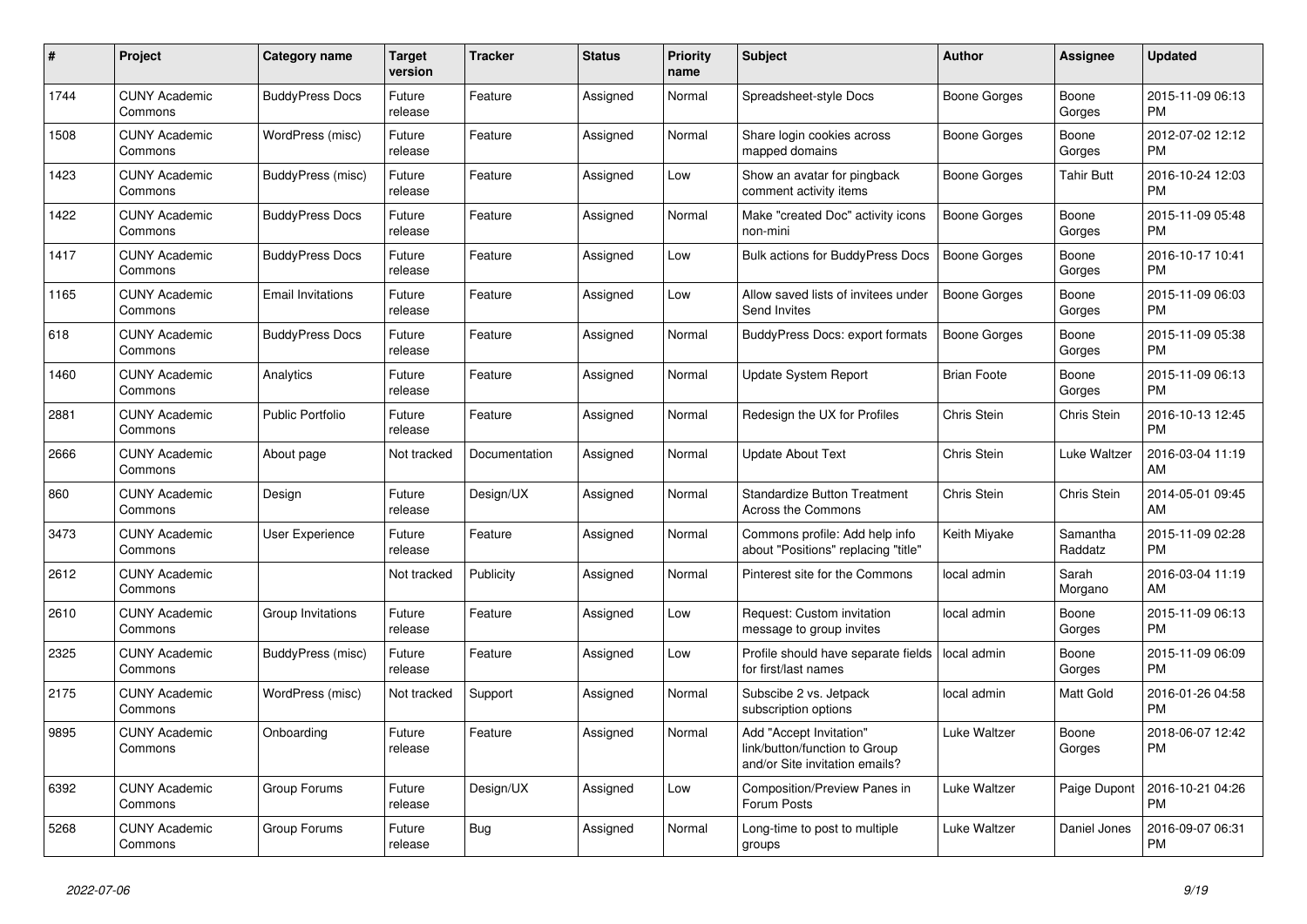| #     | Project                         | Category name              | <b>Target</b><br>version | <b>Tracker</b> | <b>Status</b> | Priority<br>name | <b>Subject</b>                                                   | <b>Author</b>      | <b>Assignee</b>     | <b>Updated</b>                |
|-------|---------------------------------|----------------------------|--------------------------|----------------|---------------|------------------|------------------------------------------------------------------|--------------------|---------------------|-------------------------------|
| 5225  | <b>CUNY Academic</b><br>Commons | Registration               | Future<br>release        | Feature        | Assigned      | Normal           | On-boarding Issues                                               | Luke Waltzer       | Samantha<br>Raddatz | 2016-02-12 02:58<br><b>PM</b> |
| 8078  | <b>CUNY Academic</b><br>Commons | <b>WordPress Plugins</b>   | Future<br>release        | System Upgrade | Assigned      | Normal           | CommentPress Updates                                             | Margaret Galvan    | Christian<br>Wach   | 2017-05-08 03:49<br><b>PM</b> |
| 7828  | <b>CUNY Academic</b><br>Commons |                            | Not tracked              | Feature        | Assigned      | Normal           | Theme Assessment 2017                                            | Margaret Galvan    | Margaret<br>Galvan  | 2017-05-02 10:41<br><b>PM</b> |
| 11519 | <b>CUNY Academic</b><br>Commons |                            | Not tracked              | Support        | Assigned      | Normal           | comment option not appearing                                     | Marilyn Weber      |                     | 2019-09-24 10:28<br>AM        |
| 9835  | <b>CUNY Academic</b><br>Commons | Group Forums               | Future<br>release        | Bug            | Assigned      | Normal           | add a "like" function?                                           | Marilyn Weber      | <b>Erik Trainer</b> | 2018-06-05 01:49<br><b>PM</b> |
| 2577  | <b>NYCDH Community</b><br>Site  |                            |                          | Feature        | Assigned      | Low              | Investigate Potential to Add Links<br>to the Forum               | <b>Mark Newton</b> | Alex Gil            | 2013-05-16 09:40<br><b>PM</b> |
| 2574  | <b>NYCDH Community</b><br>Site  |                            |                          | Feature        | Assigned      | Normal           | Add Way to Upload Files to<br>Groups                             | <b>Mark Newton</b> | Raymond<br>Hoh      | 2013-05-18 07:46<br><b>PM</b> |
| 2571  | <b>NYCDH Community</b><br>Site  |                            |                          | Feature        | Assigned      | Normal           | Add Google custom search box to<br>homepage                      | <b>Mark Newton</b> | Raymond<br>Hoh      | 2013-05-18 07:49<br><b>PM</b> |
| 15604 | <b>CUNY Academic</b><br>Commons | <b>Email Notifications</b> | Future<br>release        | Feature        | Assigned      | Normal           | <b>Restructure Commons Group</b><br><b>Digest Email Messages</b> | <b>Matt Gold</b>   | Boone<br>Gorges     | 2022-05-26 10:45<br>AM        |
| 10659 | <b>CUNY Academic</b><br>Commons | Group Forums               | Future<br>release        | Feature        | Assigned      | Normal           | Post to multiple groups via email                                | <b>Matt Gold</b>   | Raymond<br>Hoh      | 2018-11-15 12:54<br>AM        |
| 9941  | <b>CUNY Academic</b><br>Commons | Wiki                       | Not tracked              | Support        | Assigned      | Normal           | Wiki functionality                                               | <b>Matt Gold</b>   | Boone<br>Gorges     | 2018-06-26 10:57<br>AM        |
| 9028  | <b>CUNY Academic</b><br>Commons | Onboarding                 | Future<br>release        | Feature        | Assigned      | Normal           | suggest groups to new members<br>during the registration process | <b>Matt Gold</b>   | Chris Stein         | 2018-10-24 12:34<br><b>PM</b> |
| 9015  | <b>CUNY Academic</b><br>Commons | Groups (misc)              | Not tracked              | Outreach       | Assigned      | Normal           | Email group admins the email<br>addresses of their groups        | Matt Gold          | Matt Gold           | 2018-01-02 09:54<br>AM        |
| 8992  | <b>NYCDH Community</b><br>Site  |                            |                          | Bug            | Assigned      | Normal           | Multiple RBE error reports                                       | <b>Matt Gold</b>   | Raymond<br>Hoh      | 2017-12-11 05:43<br><b>PM</b> |
| 8976  | <b>CUNY Academic</b><br>Commons | Reply By Email             | Not tracked              | Feature        | Assigned      | Normal           | Package RBE new topics posting?                                  | <b>Matt Gold</b>   | Raymond<br>Hoh      | 2017-12-04 02:34<br><b>PM</b> |
| 8902  | <b>CUNY Academic</b><br>Commons | Design                     | Not tracked              | Feature        | Assigned      | Normal           | Report back on research on<br><b>BuddyPress themes</b>           | <b>Matt Gold</b>   | Michael Smith       | 2017-11-10 12:31<br><b>PM</b> |
| 8901  | <b>CUNY Academic</b><br>Commons | Accessibility              | Future<br>release        | Feature        | Assigned      | Normal           | Theme analysis for accessibility                                 | <b>Matt Gold</b>   | Boone<br>Gorges     | 2022-04-26 11:59<br>AM        |
| 8900  | <b>CUNY Academic</b><br>Commons | Accessibility              | Future<br>release        | Feature        | Assigned      | Normal           | Look into tools to enforce<br>accessibility in WP environment    | Matt Gold          | Boone<br>Gorges     | 2022-04-26 11:59<br>AM        |
| 8898  | <b>CUNY Academic</b><br>Commons | Social Paper               | Not tracked              | Feature        | Assigned      | Normal           | Usage data on docs and social<br>paper                           | <b>Matt Gold</b>   | Matt Gold           | 2017-11-16 11:32<br>AM        |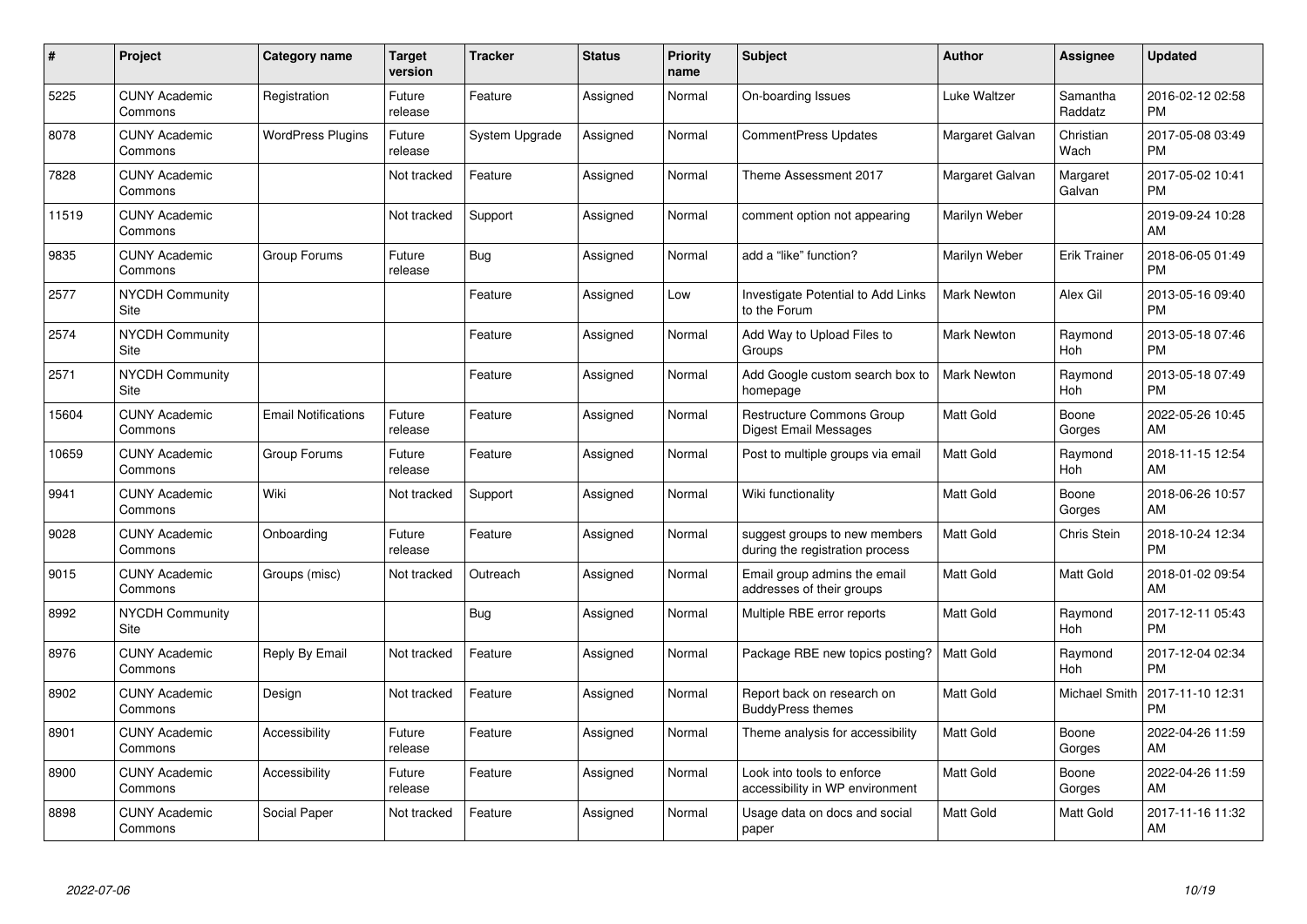| #    | Project                         | Category name             | <b>Target</b><br>version | <b>Tracker</b> | <b>Status</b> | Priority<br>name | <b>Subject</b>                                                                        | <b>Author</b>    | <b>Assignee</b>     | <b>Updated</b>                |
|------|---------------------------------|---------------------------|--------------------------|----------------|---------------|------------------|---------------------------------------------------------------------------------------|------------------|---------------------|-------------------------------|
| 8837 | <b>CUNY Academic</b><br>Commons |                           | Not tracked              | Feature        | Assigned      | Normal           | Create a form to request info from<br>people requesting premium<br>themes and plugins | <b>Matt Gold</b> | Marilyn<br>Weber    | 2017-11-14 03:35<br><b>PM</b> |
| 8836 | <b>CUNY Academic</b><br>Commons | <b>Blogs (BuddyPress)</b> | Future<br>release        | Feature        | Assigned      | Normal           | Redesign site launch process                                                          | <b>Matt Gold</b> | Boone<br>Gorges     | 2019-10-03 02:49<br><b>PM</b> |
| 8666 | <b>CUNY Academic</b><br>Commons | Teaching                  | Not tracked              | Documentation  | Assigned      | Normal           | Create Teaching on the Commons<br>Resource Page                                       | l Matt Gold      | Laurie Hurson       | 2019-09-23 03:16<br><b>PM</b> |
| 6995 | <b>CUNY Academic</b><br>Commons | Home Page                 | Not tracked              | Bug            | Assigned      | Normal           | member filter on homepage not<br>working                                              | <b>Matt Gold</b> | Raymond<br>Hoh      | 2016-12-11 09:46<br><b>PM</b> |
| 6671 | <b>CUNY Academic</b><br>Commons | Reply By Email            | Not tracked              | <b>Bug</b>     | Assigned      | Normal           | "Post too often" RBE error<br>message                                                 | <b>Matt Gold</b> | Raymond<br>Hoh      | 2016-11-11 09:55<br>AM        |
| 6426 | <b>CUNY Academic</b><br>Commons | Spam/Spam<br>Prevention   | Future<br>release        | Feature        | Assigned      | Normal           | Force captcha on all comments?                                                        | <b>Matt Gold</b> | Tahir Butt          | 2016-10-24 02:06<br><b>PM</b> |
| 6298 | <b>CUNY Academic</b><br>Commons | User Experience           | Not tracked              | Design/UX      | Assigned      | Normal           | Examine data from survey                                                              | <b>Matt Gold</b> | Margaret<br>Galvan  | 2016-10-14 12:16<br><b>PM</b> |
| 6115 | <b>CUNY Academic</b><br>Commons | Publicity                 | Not tracked              | Feature        | Assigned      | Normal           | create digital signage for GC                                                         | <b>Matt Gold</b> | scott voth          | 2016-10-11 10:09<br><b>PM</b> |
| 5955 | <b>CUNY Academic</b><br>Commons | Outreach                  | Future<br>release        | Feature        | Assigned      | Normal           | Create auto-newsletter for<br>commons members                                         | <b>Matt Gold</b> | Luke Waltzer        | 2016-08-30 10:34<br>AM        |
| 5696 | <b>CUNY Academic</b><br>Commons | Events                    | Future<br>release        | Feature        | Assigned      | Normal           | Events Calendar - display options<br>calendar aggregation                             | <b>Matt Gold</b> | Boone<br>Gorges     | 2016-10-13 11:44<br>AM        |
| 5691 | <b>CUNY Academic</b><br>Commons | <b>Blogs (BuddyPress)</b> | Future<br>release        | Bug            | Assigned      | High             | Differing numbers on Sites display                                                    | <b>Matt Gold</b> | Raymond<br>Hoh      | 2016-06-13 01:37<br><b>PM</b> |
| 5581 | <b>CUNY Academic</b><br>Commons | Analytics                 | Future<br>release        | Feature        | Assigned      | Normal           | <b>Explore alternatives to Google</b><br>Analytics                                    | <b>Matt Gold</b> | Valerie<br>Townsend | 2020-04-17 03:12<br><b>PM</b> |
| 5316 | <b>CUNY Academic</b><br>Commons | User Experience           | Future<br>release        | Feature        | Assigned      | Normal           | Prompt user email address<br>updates                                                  | <b>Matt Gold</b> | Stephen Real        | 2016-12-21 03:30<br><b>PM</b> |
| 5016 | <b>CUNY Academic</b><br>Commons | Events                    | Future<br>release        | Feature        | Assigned      | Low              | Allow comments to be posted on<br>events                                              | <b>Matt Gold</b> | Raymond<br>Hoh      | 2019-03-01 02:23<br><b>PM</b> |
| 4986 | <b>CUNY Academic</b><br>Commons | ZenDesk                   | Not tracked              | Support        | Assigned      | Normal           | Prepare documentation for<br>Zendesk re web widget                                    | <b>Matt Gold</b> | Samantha<br>Raddatz | 2016-02-25 03:09<br><b>PM</b> |
| 4980 | <b>CUNY Academic</b><br>Commons | Home Page                 | Future<br>release        | Feature        | Assigned      | Normal           | CAC Featured Content -- Adding<br>Randomization                                       | <b>Matt Gold</b> | Boone<br>Gorges     | 2016-12-12 03:01<br><b>PM</b> |
| 4903 | <b>CUNY Academic</b><br>Commons | Events                    | Future<br>release        | Design/UX      | Assigned      | Normal           | Improving visual appearance of<br>event calendars                                     | <b>Matt Gold</b> | Boone<br>Gorges     | 2016-10-13 11:51<br>AM        |
| 4661 | <b>CUNY Academic</b><br>Commons | User Experience           | Future<br>release        | Bug            | Assigned      | Normal           | <b>Simplify Events text</b>                                                           | <b>Matt Gold</b> | Samantha<br>Raddatz | 2015-10-02 09:06<br><b>PM</b> |
| 4404 | <b>CUNY Academic</b><br>Commons | Public Portfolio          | Future<br>release        | Design/UX      | Assigned      | Normal           | Change color of permissions info<br>on portfolio editing interface                    | <b>Matt Gold</b> | Samantha<br>Raddatz | 2015-08-11 05:28<br><b>PM</b> |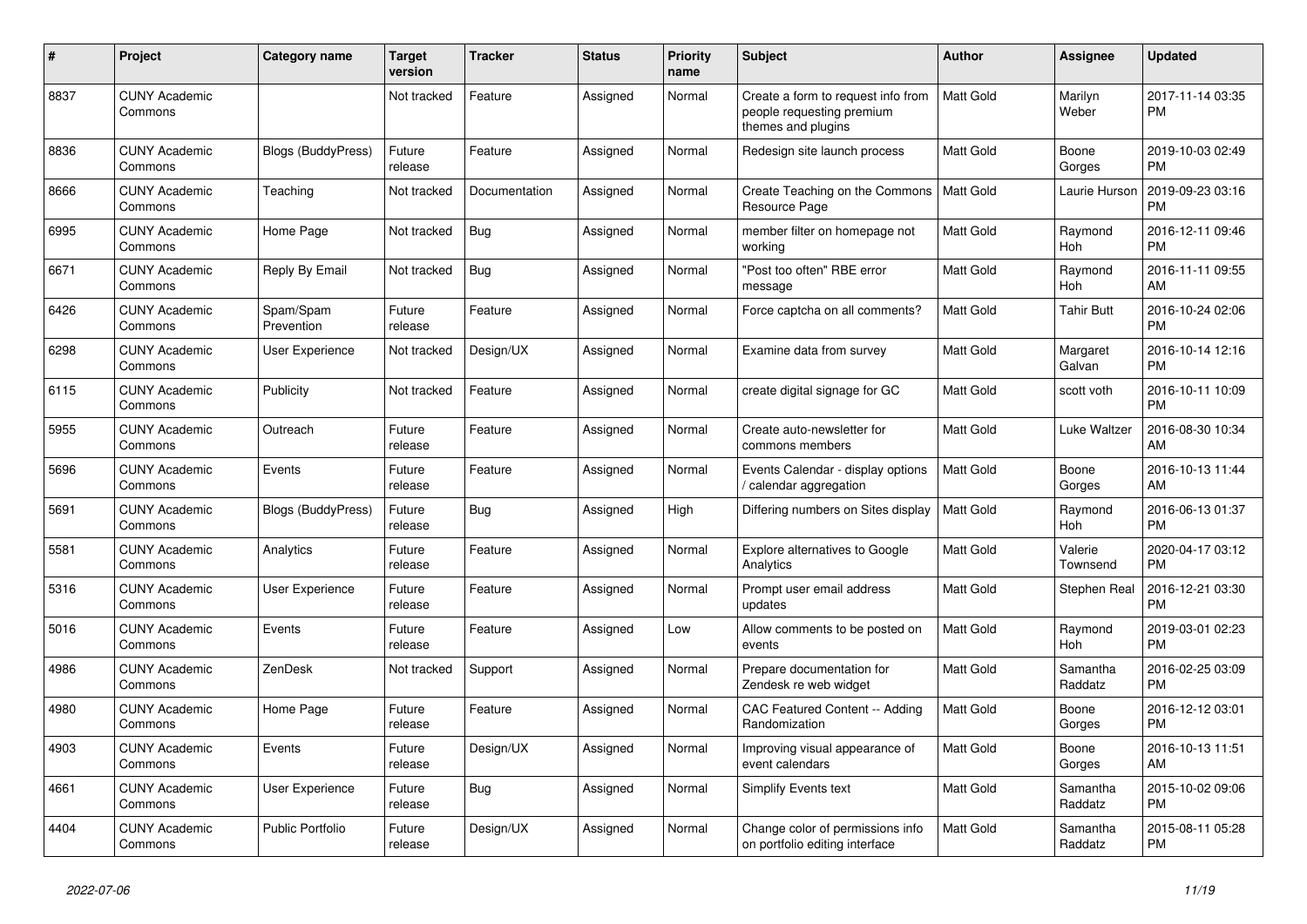| #    | Project                         | <b>Category name</b>    | <b>Target</b><br>version | <b>Tracker</b> | <b>Status</b> | <b>Priority</b><br>name | <b>Subject</b>                                                        | <b>Author</b>    | <b>Assignee</b>     | <b>Updated</b>                |
|------|---------------------------------|-------------------------|--------------------------|----------------|---------------|-------------------------|-----------------------------------------------------------------------|------------------|---------------------|-------------------------------|
| 4238 | <b>CUNY Academic</b><br>Commons | Events                  | Future<br>release        | Feature        | Assigned      | Normal                  | Copy Events to Other Groups?                                          | Matt Gold        | Boone<br>Gorges     | 2015-07-02 10:08<br>AM        |
| 4235 | <b>CUNY Academic</b><br>Commons |                         | Not tracked              | Design/UX      | Assigned      | Normal                  | Explore user experience around<br>comments on forum topics vs docs    | <b>Matt Gold</b> | Samantha<br>Raddatz | 2015-07-21 10:23<br>AM        |
| 4070 | <b>CUNY Academic</b><br>Commons | Analytics               | Not tracked              | Support        | Assigned      | Normal                  | Request for JITP site analytics                                       | <b>Matt Gold</b> | Seth Persons        | 2016-02-23 03:09<br><b>PM</b> |
| 4053 | <b>CUNY Academic</b><br>Commons | Events                  | Future<br>release        | Feature        | Assigned      | Normal                  | Create new tab for past events                                        | Matt Gold        | Boone<br>Gorges     | 2015-05-12 02:10<br><b>PM</b> |
| 4027 | <b>CUNY Academic</b><br>Commons | Commons In A Box        | Not tracked              | Design/UX      | Assigned      | Normal                  | Usability review of CBOX update<br>procedures                         | <b>Matt Gold</b> | Samantha<br>Raddatz | 2015-05-11 06:36<br><b>PM</b> |
| 3770 | <b>CUNY Academic</b><br>Commons | <b>Public Portfolio</b> | Future<br>release        | Feature        | Assigned      | Normal                  | Improve Layout/Formatting of<br>Positions Area on Public Portfolios   | <b>Matt Gold</b> | Chris Stein         | 2015-04-01 09:17<br><b>PM</b> |
| 3768 | <b>CUNY Academic</b><br>Commons | Public Portfolio        | Future<br>release        | Feature        | Assigned      | Normal                  | Institutions/Past positions on<br>public portfolios                   | <b>Matt Gold</b> | Boone<br>Gorges     | 2018-04-23 10:44<br>AM        |
| 3759 | <b>CUNY Academic</b><br>Commons | WordPress (misc)        | Future<br>release        | Feature        | Assigned      | Normal                  | Review Interface for Adding Users<br>to Blogs                         | <b>Matt Gold</b> | Boone<br>Gorges     | 2015-03-24 05:52<br><b>PM</b> |
| 3662 | <b>CUNY Academic</b><br>Commons | <b>SEO</b>              | Future<br>release        | Feature        | Assigned      | Normal                  | Duplicate Content/SEO/Google<br>issues                                | Matt Gold        | Raymond<br>Hoh      | 2015-04-13 04:37<br><b>PM</b> |
| 3577 | <b>CUNY Academic</b><br>Commons | My Commons              | Future<br>release        | Design/UX      | Assigned      | Normal                  | Replies to items in My Commons                                        | <b>Matt Gold</b> | Raymond<br>Hoh      | 2015-04-09 05:19<br><b>PM</b> |
| 3536 | <b>CUNY Academic</b><br>Commons | My Commons              | Future<br>release        | Feature        | Assigned      | Normal                  | Infinite Scroll on My Commons<br>page                                 | Matt Gold        | Raymond<br>Hoh      | 2015-04-13 04:42<br><b>PM</b> |
| 3524 | <b>CUNY Academic</b><br>Commons | Documentation           | Not tracked              | Documentation  | Assigned      | Normal                  | Post describing all you can do<br>when starting up a new blog/group   | <b>Matt Gold</b> | scott voth          | 2014-10-04 12:56<br><b>PM</b> |
| 3517 | <b>CUNY Academic</b><br>Commons | My Commons              | Future<br>release        | Feature        | Assigned      | Normal                  | Mute/Unmute My Commons<br>updates                                     | <b>Matt Gold</b> | Raymond<br>Hoh      | 2015-11-09 01:19<br><b>PM</b> |
| 3354 | <b>CUNY Academic</b><br>Commons | <b>Group Files</b>      | Future<br>release        | Feature        | Assigned      | Low                     | Allow Group Download of Multiple<br><b>Selected Files</b>             | <b>Matt Gold</b> | Chris Stein         | 2014-08-01 08:50<br>AM        |
| 3308 | <b>CUNY Academic</b><br>Commons | Group Invitations       | Future<br>release        | Feature        | Assigned      | Normal                  | Allow members to rescind group<br>invitations                         | Matt Gold        | Boone<br>Gorges     | 2015-04-01 08:53<br><b>PM</b> |
| 3220 | <b>CUNY Academic</b><br>Commons | <b>Public Portfolio</b> | Future<br>release        | Feature        | Assigned      | Normal                  | Add indent/outdent option to<br>Formatting Buttons on Profile<br>Page | Matt Gold        | Boone<br>Gorges     | 2014-05-21 10:39<br><b>PM</b> |
| 3090 | <b>CUNY Academic</b><br>Commons | Twitter page            | Future<br>release        | Feature        | Assigned      | Normal                  | Prevent Retweets from showing<br>up on Commons twitter page           | <b>Matt Gold</b> | Tahir Butt          | 2016-10-24 11:31<br>AM        |
| 3080 | <b>CUNY Academic</b><br>Commons | <b>Group Files</b>      | Future<br>release        | Feature        | Assigned      | Low                     | Create a system to keep track of<br>file changes                      | <b>Matt Gold</b> | Boone<br>Gorges     | 2014-02-26 10:04<br><b>PM</b> |
| 3042 | <b>CUNY Academic</b><br>Commons | <b>Public Portfolio</b> | Future<br>release        | Feature        | Assigned      | Normal                  | Browsing member interests                                             | <b>Matt Gold</b> | Boone<br>Gorges     | 2015-03-21 09:04<br><b>PM</b> |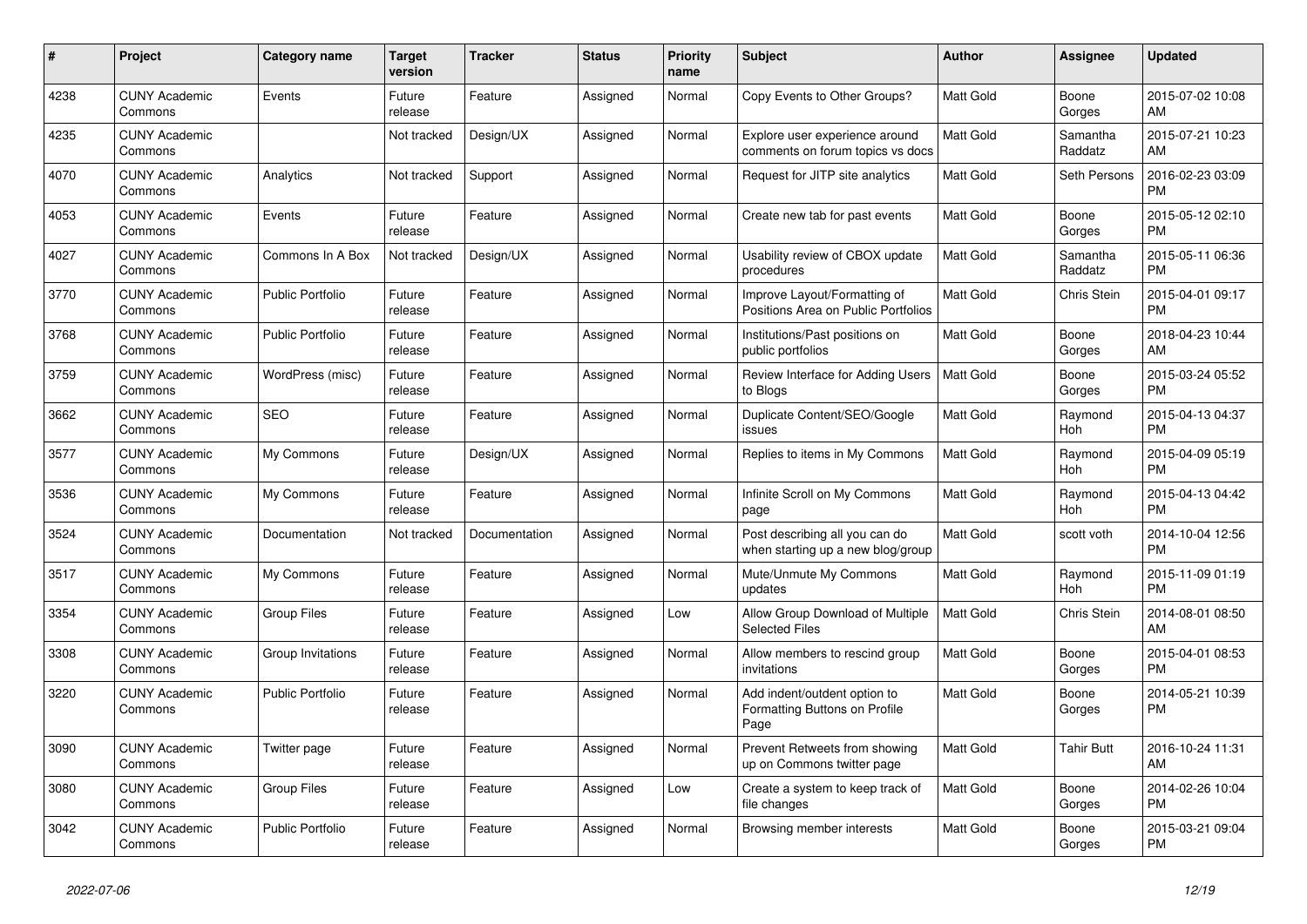| #    | Project                         | Category name            | <b>Target</b><br>version | <b>Tracker</b> | <b>Status</b> | Priority<br>name | <b>Subject</b>                                                                            | <b>Author</b>    | <b>Assignee</b>     | <b>Updated</b>                |
|------|---------------------------------|--------------------------|--------------------------|----------------|---------------|------------------|-------------------------------------------------------------------------------------------|------------------|---------------------|-------------------------------|
| 2618 | <b>NYCDH Community</b><br>Site  |                          |                          | Bug            | Assigned      | Low              | Mark blogs as spam when created   Matt Gold<br>by users marked as spam                    |                  | Boone<br>Gorges     | 2013-06-09 11:38<br><b>PM</b> |
| 2523 | <b>CUNY Academic</b><br>Commons | <b>BuddyPress Docs</b>   | Future<br>release        | Feature        | Assigned      | Normal           | Allow Users to Upload Images to<br><b>BP</b> Docs                                         | <b>Matt Gold</b> | Boone<br>Gorges     | 2015-11-09 06:14<br><b>PM</b> |
| 2223 | <b>CUNY Academic</b><br>Commons | <b>WordPress Plugins</b> | Future<br>release        | Feature        | Assigned      | Low              | Add Participad to the CUNY<br><b>Academic Commons</b>                                     | <b>Matt Gold</b> | Boone<br>Gorges     | 2014-09-17 10:03<br><b>PM</b> |
| 2013 | <b>CUNY Academic</b><br>Commons | <b>Public Portfolio</b>  | Future<br>release        | Feature        | Assigned      | Low              | Have Profile Privacy Options show   Matt Gold<br>up only for filled-in fields             |                  | Boone<br>Gorges     | 2015-11-09 06:09<br><b>PM</b> |
| 1562 | <b>CUNY Academic</b><br>Commons | <b>WordPress Plugins</b> | Future<br>release        | Feature        | Assigned      | Low              | Play with NYT Collaborative<br><b>Authoring Tool</b>                                      | <b>Matt Gold</b> | Boone<br>Gorges     | 2015-01-05 08:47<br><b>PM</b> |
| 1192 | <b>CUNY Academic</b><br>Commons | <b>Group Files</b>       | Future<br>release        | Feature        | Assigned      | Low              | When posting group files, allow<br>users to add a category without<br>saving              | <b>Matt Gold</b> | Raymond<br>Hoh      | 2015-11-09 05:53<br><b>PM</b> |
| 1105 | <b>CUNY Academic</b><br>Commons | WordPress (misc)         | Future<br>release        | Feature        | Assigned      | Normal           | Rephrase Blog Privacy Options                                                             | <b>Matt Gold</b> | Samantha<br>Raddatz | 2015-11-09 06:19<br><b>PM</b> |
| 940  | <b>CUNY Academic</b><br>Commons | Redmine                  | Future<br>release        | Feature        | Assigned      | Low              | Communication with users after<br>releases                                                | <b>Matt Gold</b> | Dominic<br>Giglio   | 2012-09-09 04:36<br><b>PM</b> |
| 658  | <b>CUNY Academic</b><br>Commons | <b>WordPress Plugins</b> | Future<br>release        | Feature        | Assigned      | Normal           | Rebulid Sitewide Tag Suggestion                                                           | <b>Matt Gold</b> | Boone<br>Gorges     | 2015-01-05 08:47<br><b>PM</b> |
| 653  | <b>CUNY Academic</b><br>Commons | Group Blogs              | Future<br>release        | Feature        | Assigned      | Normal           | Redesign Integration of Groups<br>and Blogs                                               | <b>Matt Gold</b> | Samantha<br>Raddatz | 2015-11-09 05:40<br><b>PM</b> |
| 636  | <b>CUNY Academic</b><br>Commons | WordPress (misc)         | Not tracked              | Support        | Assigned      | Normal           | Create Lynda.com-like Table of<br><b>Contents for Prospective Tutorial</b><br>Screencasts | <b>Matt Gold</b> | scott voth          | 2016-02-23 03:12<br><b>PM</b> |
| 635  | <b>CUNY Academic</b><br>Commons | BuddyPress (misc)        | Future<br>release        | Feature        | Assigned      | Normal           | Big Blue Button -<br>Videoconferencing in Groups and<br><b>Blogs</b>                      | <b>Matt Gold</b> | Boone<br>Gorges     | 2011-03-14 03:24<br><b>PM</b> |
| 599  | <b>CUNY Academic</b><br>Commons | BuddyPress (misc)        | Future<br>release        | Feature        | Assigned      | Normal           | Consider adding rating plugins for<br><b>BuddyPress/BBPress</b>                           | <b>Matt Gold</b> | Boone<br>Gorges     | 2011-08-22 06:50<br><b>PM</b> |
| 554  | <b>CUNY Academic</b><br>Commons | BuddyPress (misc)        | Future<br>release        | Feature        | Assigned      | Normal           | Add Trackback notifications to<br>site-wide activity feed                                 | <b>Matt Gold</b> | Boone<br>Gorges     | 2015-11-09 06:19<br><b>PM</b> |
| 500  | <b>CUNY Academic</b><br>Commons | BuddyPress (misc)        | Future<br>release        | Feature        | Assigned      | Normal           | <b>Export Group Data</b>                                                                  | <b>Matt Gold</b> | Boone<br>Gorges     | 2010-12-19 12:09<br><b>PM</b> |
| 497  | <b>CUNY Academic</b><br>Commons | <b>WordPress Plugins</b> | Future<br>release        | Feature        | Assigned      | Normal           | Drag and Drop Ordering on<br><b>Gallery Post Plugin</b>                                   | Matt Gold        | Ron Rennick         | 2015-11-09 06:18<br><b>PM</b> |
| 435  | <b>CUNY Academic</b><br>Commons | BuddyPress (misc)        | Future<br>release        | Feature        | Assigned      | Normal           | Include Avatar Images in Forum<br><b>Post Notification Emails</b>                         | <b>Matt Gold</b> | Boone<br>Gorges     | 2010-12-08 12:40<br><b>PM</b> |
| 412  | <b>CUNY Academic</b><br>Commons | <b>WordPress Themes</b>  | Future<br>release        | Feature        | Assigned      | Normal           | <b>Featured Themes</b>                                                                    | <b>Matt Gold</b> | Dominic<br>Giglio   | 2015-01-05 08:44<br><b>PM</b> |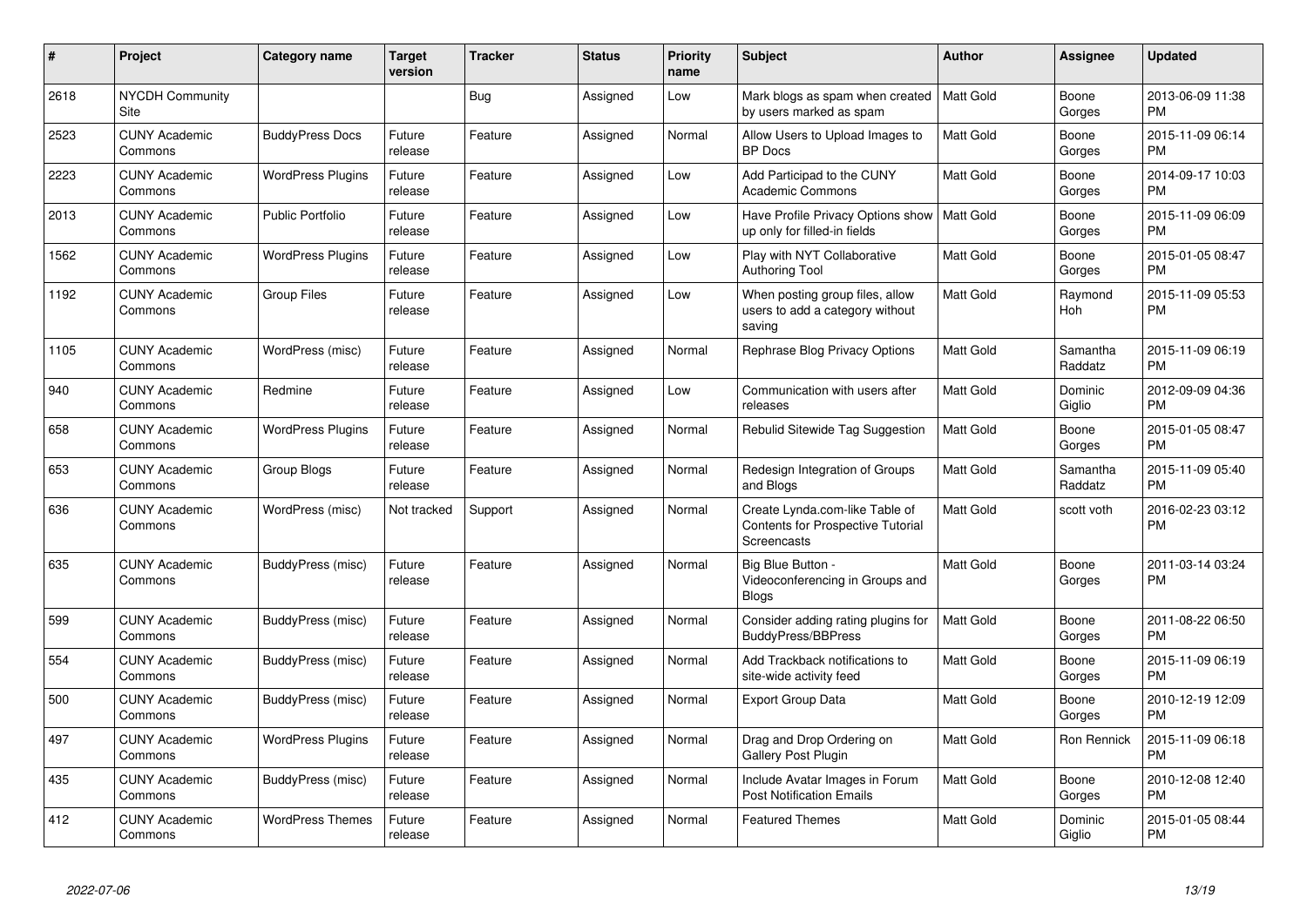| #     | Project                         | <b>Category name</b>       | <b>Target</b><br>version | <b>Tracker</b> | <b>Status</b> | Priority<br>name | Subject                                                                       | Author            | <b>Assignee</b>     | <b>Updated</b>                |
|-------|---------------------------------|----------------------------|--------------------------|----------------|---------------|------------------|-------------------------------------------------------------------------------|-------------------|---------------------|-------------------------------|
| 377   | <b>CUNY Academic</b><br>Commons | BuddyPress (misc)          | Future<br>release        | Feature        | Assigned      | Normal           | Like buttons                                                                  | <b>Matt Gold</b>  | Boone<br>Gorges     | 2010-11-16 05:13<br><b>PM</b> |
| 370   | <b>CUNY Academic</b><br>Commons | Registration               | Future<br>release        | Feature        | Assigned      | High             | Guest Accounts                                                                | Matt Gold         | Matt Gold           | 2015-04-09 09:33<br><b>PM</b> |
| 365   | <b>CUNY Academic</b><br>Commons | WordPress (misc)           | Future<br>release        | Feature        | Assigned      | Normal           | <b>Create Mouseover Tooltips</b><br>throughout Site                           | <b>Matt Gold</b>  | Chris Stein         | 2015-11-09 06:18<br><b>PM</b> |
| 333   | <b>CUNY Academic</b><br>Commons | <b>Email Notifications</b> | Future<br>release        | Feature        | Assigned      | Low              | Delay Forum Notification Email<br>Delivery Until After Editing Period<br>Ends | <b>Matt Gold</b>  | Raymond<br>Hoh      | 2015-11-09 06:01<br>PM        |
| 310   | <b>CUNY Academic</b><br>Commons | BuddyPress (misc)          | Future<br>release        | Feature        | Assigned      | Low              | <b>Friend Request Email</b>                                                   | Matt Gold         | Samantha<br>Raddatz | 2015-11-09 05:08<br>PM        |
| 287   | <b>CUNY Academic</b><br>Commons | WordPress (misc)           | Future<br>release        | Feature        | Assigned      | Normal           | Create troubleshooting tool for<br>account sign-up                            | Matt Gold         | Boone<br>Gorges     | 2015-11-09 06:17<br><b>PM</b> |
| 481   | <b>CUNY Academic</b><br>Commons | Groups (misc)              | Future<br>release        | Feature        | Assigned      | Normal           | ability to archive inactive groups<br>and blogs                               | Michael Mandiberg | Samantha<br>Raddatz | 2015-11-09 05:56<br><b>PM</b> |
| 3458  | <b>CUNY Academic</b><br>Commons | Groups (misc)              | Future<br>release        | Feature        | Assigned      | Normal           | Filter Members of Group by<br>Campus                                          | Michael Smith     | Samantha<br>Raddatz | 2014-09-26 08:32<br><b>PM</b> |
| 2167  | <b>CUNY Academic</b><br>Commons | WordPress (misc)           | Future<br>release        | <b>Bug</b>     | Assigned      | Normal           | CAC-Livestream Plugin Issues                                                  | Michael Smith     | Dominic<br>Giglio   | 2015-01-02 03:06<br><b>PM</b> |
| 3511  | <b>CUNY Academic</b><br>Commons | Publicity                  | 1.7                      | Publicity      | Assigned      | Normal           | Social media for 1.7                                                          | Micki Kaufman     | Sarah<br>Morgano    | 2014-10-14 03:32<br>PM.       |
| 3510  | <b>CUNY Academic</b><br>Commons | Publicity                  | 1.7                      | Publicity      | Assigned      | Normal           | Post on the News Blog re: 'My<br>Commons'                                     | Micki Kaufman     | Sarah<br>Morgano    | 2014-10-15 11:18<br>AM        |
| 2754  | <b>CUNY Academic</b><br>Commons | Design                     | Future<br>release        | Feature        | Assigned      | Normal           | Determine strategy for CAC logo<br>handling in top header                     | Micki Kaufman     | Chris Stein         | 2015-01-05 08:53<br><b>PM</b> |
| 3475  | <b>CUNY Academic</b><br>Commons | Events                     | Future<br>release        | Feature        | Assigned      | Normal           | Request to add plugin to<br>streamline room<br>booking/appointment booking    | Naomi Barrettara  | Boone<br>Gorges     | 2014-12-01 05:14<br><b>PM</b> |
| 58    | <b>CUNY Academic</b><br>Commons | BuddyPress (misc)          | Future<br>release        | Feature        | Assigned      | Low              | Make member search sortable by<br>last name                                   | Roberta Brody     | Boone<br>Gorges     | 2010-08-26 02:38<br><b>PM</b> |
| 4221  | <b>CUNY Academic</b><br>Commons | Group Forums               | Future<br>release        | Design/UX      | Assigned      | Normal           | Add 'Number of Posts' display<br>option to Forum page                         | Samantha Raddatz  | Samantha<br>Raddatz | 2015-06-26 02:21<br><b>PM</b> |
| 1888  | <b>CUNY Academic</b><br>Commons | Home Page                  | Future<br>release        | Feature        | Assigned      | Normal           | Refactor BP MPO Activity Filter to<br>support proper pagination               | Sarah Morgano     | Boone<br>Gorges     | 2014-05-01 07:11<br>PM        |
| 585   | <b>CUNY Academic</b><br>Commons | Group Forums               | Future<br>release        | Feature        | Assigned      | Normal           | Merge Forum Topics                                                            | Sarah Morgano     | Boone<br>Gorges     | 2011-07-06 04:11<br>PM        |
| 13946 | <b>CUNY Academic</b><br>Commons | <b>WordPress Plugins</b>   | 2.1.0                    | Support        | Assigned      | Normal           | Custom Embed handler For<br>OneDrive files                                    | scott voth        | Raymond<br>Hoh      | 2022-05-26 10:46<br>AM        |
| 5827  | <b>CUNY Academic</b><br>Commons | <b>Public Portfolio</b>    | Future<br>release        | Bug            | Assigned      | Normal           | Academic Interests square bracket   scott voth<br>links not working           |                   | Chris Stein         | 2016-08-11 11:59<br><b>PM</b> |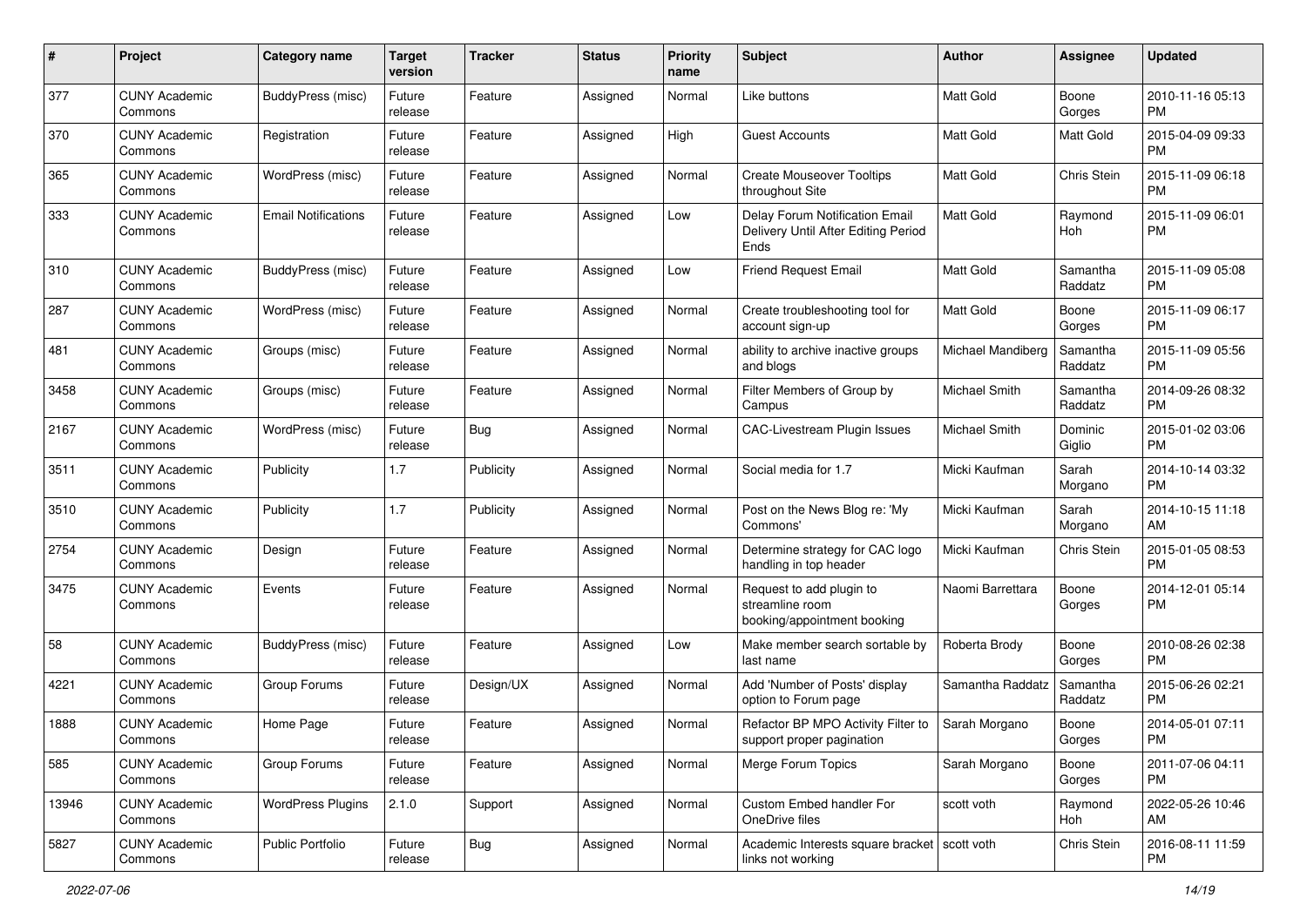| #     | Project                         | Category name            | Target<br>version | <b>Tracker</b> | <b>Status</b>        | <b>Priority</b><br>name | <b>Subject</b>                                                     | <b>Author</b>       | <b>Assignee</b> | <b>Updated</b>                |
|-------|---------------------------------|--------------------------|-------------------|----------------|----------------------|-------------------------|--------------------------------------------------------------------|---------------------|-----------------|-------------------------------|
| 4438  | <b>CUNY Academic</b><br>Commons | Events                   | Future<br>release | Bug            | Assigned             | Normal                  | Events Calendar - Export<br><b>Recurring Events</b>                | scott voth          | Daniel Jones    | 2016-05-23 04:25<br><b>PM</b> |
| 3492  | <b>CUNY Academic</b><br>Commons | <b>WordPress Themes</b>  | Future<br>release | Support        | Assigned             | Normal                  | Add CBOX theme to the<br>Commons                                   | scott voth          | Raymond<br>Hoh  | 2014-10-08 05:55<br><b>PM</b> |
| 519   | <b>CUNY Academic</b><br>Commons | <b>BuddyPress Docs</b>   | Future<br>release | Feature        | Assigned             | Low                     | TOC for individual docs - for new<br>BP "wiki-like" plugin         | scott voth          | Boone<br>Gorges | 2015-11-09 05:54<br><b>PM</b> |
| 10368 | <b>CUNY Academic</b><br>Commons |                          | Future<br>release | Feature        | Assigned             | Normal                  | Use ORCID data to populate<br>academic profile page                | Stephen Francoeur   | Boone<br>Gorges | 2018-09-25 01:53<br><b>PM</b> |
| 16092 | <b>CUNY Academic</b><br>Commons |                          | Future<br>release | Feature        | Hold                 | Normal                  | Don't show main site in Site<br>search results                     | <b>Boone Gorges</b> | Boone<br>Gorges | 2022-05-17 03:12<br><b>PM</b> |
| 9060  | <b>CUNY Academic</b><br>Commons | Commons In A Box         | Not tracked       | Bug            | Hold                 | Normal                  | Problems with CBox image library<br>upload                         | Lisa Rhody          | Raymond<br>Hoh  | 2018-01-10 03:26<br><b>PM</b> |
| 13912 | <b>CUNY Academic</b><br>Commons |                          | Not tracked       | Feature        | Hold                 | Low                     | posting "missed schedule"                                          | Marilyn Weber       |                 | 2021-02-23 10:46<br>AM        |
| 11848 | <b>CUNY Academic</b><br>Commons |                          | Not tracked       | Support        | Hold                 | Normal                  | a Dean of Faculty wants to share<br>a large file                   | Marilyn Weber       |                 | 2019-09-24 08:44<br>AM        |
| 2576  | <b>NYCDH Community</b><br>Site  |                          |                   | Bug            | Hold                 | Low                     | Test Next Button in Javascript<br><b>Tutorial Under Activities</b> | <b>Mark Newton</b>  | Alex Gil        | 2013-05-18 02:55<br><b>PM</b> |
| 8991  | <b>CUNY Academic</b><br>Commons | Reply By Email           | Not tracked       | Bug            | Hold                 | Normal                  | RBE duplicate email message<br>issue                               | Matt Gold           | Raymond<br>Hoh  | 2018-02-18 08:53<br><b>PM</b> |
| 8756  | <b>CUNY Academic</b><br>Commons | Group Blogs              | Future<br>release | Feature        | Hold                 | Normal                  | Connect multiple blogs to one<br>group?                            | <b>Matt Gold</b>    | Boone<br>Gorges | 2017-09-30 10:42<br>AM        |
| 3369  | <b>CUNY Academic</b><br>Commons | Reply By Email           | Not tracked       | Outreach       | Hold                 | Normal                  | Release reply by email to WP<br>plugin directory                   | <b>Matt Gold</b>    | Raymond<br>Hoh  | 2016-03-01 12:46<br><b>PM</b> |
| 3939  | <b>CUNY Academic</b><br>Commons | <b>WordPress Plugins</b> | Future<br>release | Bug            | Hold                 | Normal                  | Activity stream support for<br>Co-Authors Plus plugin              | Raymond Hoh         | Raymond<br>Hoh  | 2015-11-09 06:13<br><b>PM</b> |
| 14113 | <b>CUNY Academic</b><br>Commons | WordPress (misc)         | Future<br>release | <b>Bug</b>     | Hold                 | Normal                  | Block Editor Not Working on this<br>page - Json error              | scott voth          | Boone<br>Gorges | 2021-03-05 11:01<br>AM        |
| 11945 | <b>CUNY Academic</b><br>Commons | Reckoning                | Future<br>release | Feature        | Reporter<br>Feedback | Normal                  | Add Comments bubble to<br>Reckoning views                          | Boone Gorges        | Boone<br>Gorges | 2019-11-12 05:14<br><b>PM</b> |
| 14842 | <b>CUNY Academic</b><br>Commons |                          | Not tracked       | Support        | Reporter<br>Feedback | Normal                  | Question about widgets and block<br>editor                         | Gina Cherry         |                 | 2021-10-06 03:01<br><b>PM</b> |
| 12004 | <b>CUNY Academic</b><br>Commons |                          | Not tracked       | Support        | Reporter<br>Feedback | Normal                  | Notifications for spam blog<br>comments                            | Gina Cherry         | Raymond<br>Hoh  | 2019-11-01 12:05<br><b>PM</b> |
| 15923 | <b>CUNY Academic</b><br>Commons |                          | Not tracked       | Feature        | Reporter<br>Feedback | Normal                  | <b>Bellows Plugin Adjustments</b>                                  | Laurie Hurson       |                 | 2022-04-20 10:10<br>AM        |
| 15613 | <b>CUNY Academic</b><br>Commons |                          | 2.0.3             | Feature        | Reporter<br>Feedback | Normal                  | Adding "Passster" plugin                                           | Laurie Hurson       |                 | 2022-06-29 11:32<br>AM        |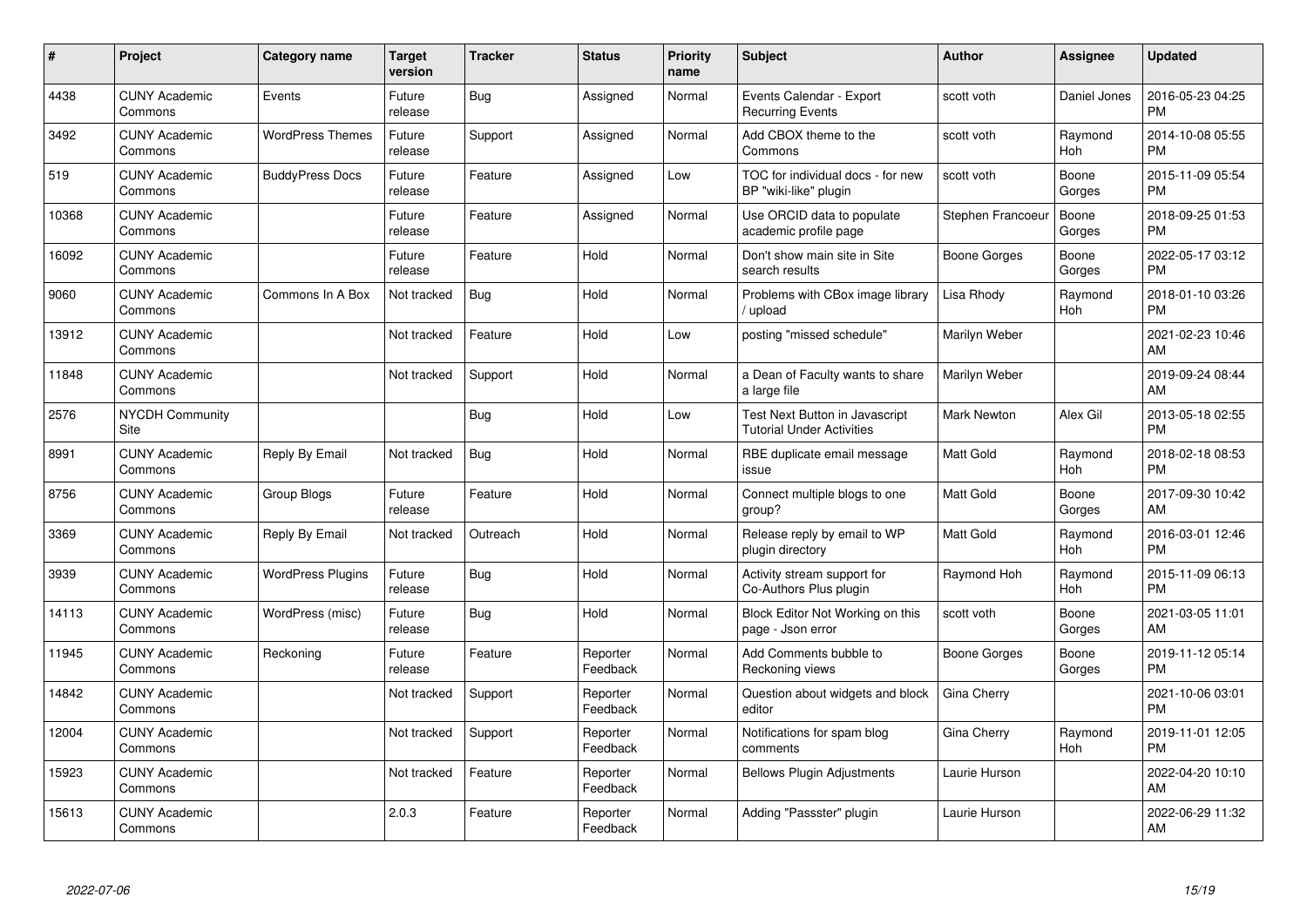| #     | Project                         | <b>Category name</b>     | <b>Target</b><br>version | <b>Tracker</b> | <b>Status</b>        | <b>Priority</b><br>name | <b>Subject</b>                                                    | <b>Author</b>       | <b>Assignee</b>     | <b>Updated</b>                |
|-------|---------------------------------|--------------------------|--------------------------|----------------|----------------------|-------------------------|-------------------------------------------------------------------|---------------------|---------------------|-------------------------------|
| 15176 | <b>CUNY Academic</b><br>Commons |                          | Not tracked              | Support        | Reporter<br>Feedback | Normal                  | Archiving Q Writing & Old<br>Wordpress Sites on the Commons       | Laurie Hurson       |                     | 2022-02-08 10:28<br>AM        |
| 14538 | <b>CUNY Academic</b><br>Commons |                          | Not tracked              | Support        | Reporter<br>Feedback | Normal                  | <b>Weebly To Commons</b>                                          | Laurie Hurson       |                     | 2021-09-14 10:47<br>AM        |
| 14504 | <b>CUNY Academic</b><br>Commons |                          | Not tracked              | Publicity      | Reporter<br>Feedback | Normal                  | Adding showcases to home page<br>menu                             | Laurie Hurson       | Boone<br>Gorges     | 2022-01-19 03:26<br><b>PM</b> |
| 12484 | <b>CUNY Academic</b><br>Commons |                          | Not tracked              | Support        | Reporter<br>Feedback | Normal                  | Sign up Code for COIL Course<br>starting in March                 | Laurie Hurson       | Matt Gold           | 2020-03-02 02:26<br><b>PM</b> |
| 12446 | <b>CUNY Academic</b><br>Commons | Groups (misc)            | Future<br>release        | Feature        | Reporter<br>Feedback | Normal                  | Toggle default site to group forum<br>posting                     | Laurie Hurson       | Laurie Hurson       | 2020-03-10 11:57<br>AM        |
| 12121 | <b>CUNY Academic</b><br>Commons | <b>WordPress Plugins</b> | 2.0.3                    | Feature        | Reporter<br>Feedback | Normal                  | Embedding H5P Iframes on<br>Commons Site                          | Laurie Hurson       | Boone<br>Gorges     | 2022-06-29 11:32<br>AM        |
| 11415 | <b>CUNY Academic</b><br>Commons | <b>WordPress Plugins</b> | Not tracked              | Bug            | Reporter<br>Feedback | Normal                  | <b>Blog Subscriptions in Jetpack</b>                              | Laurie Hurson       |                     | 2019-05-14 10:34<br>AM        |
| 11131 | <b>CUNY Academic</b><br>Commons |                          | Future<br>release        | Feature        | Reporter<br>Feedback | Normal                  | <b>Image Annotation Plugins</b>                                   | Laurie Hurson       |                     | 2019-02-26 11:33<br>AM        |
| 9289  | <b>CUNY Academic</b><br>Commons | <b>WordPress Plugins</b> | Future<br>release        | Bug            | Reporter<br>Feedback | Normal                  | Email Users Plugin                                                | Laurie Hurson       | Boone<br>Gorges     | 2018-10-24 12:34<br><b>PM</b> |
| 9211  | <b>CUNY Academic</b><br>Commons | <b>WordPress Plugins</b> | Future<br>release        | Support        | Reporter<br>Feedback | Normal                  | Auto-Role Setting in Forum Plugin<br>Causing Some Confusion       | <b>Luke Waltzer</b> | Boone<br>Gorges     | 2018-03-13 11:44<br>AM        |
| 6644  | <b>CUNY Academic</b><br>Commons |                          | Not tracked              | Bug            | Reporter<br>Feedback | High                    | White Screen at Login Pge                                         | Luke Waltzer        | Raymond<br>Hoh      | 2016-11-21 10:34<br><b>PM</b> |
| 6356  | <b>CUNY Academic</b><br>Commons | <b>WordPress Plugins</b> | Future<br>release        | <b>Bug</b>     | Reporter<br>Feedback | Low                     | Should Subscribe2 be<br>deprecated?                               | Luke Waltzer        |                     | 2017-03-20 12:20<br><b>PM</b> |
| 5317  | <b>CUNY Academic</b><br>Commons | Group Blogs              | Not tracked              | <b>Bug</b>     | Reporter<br>Feedback | Normal                  | Notifications of New Post Didn't<br>Come                          | Luke Waltzer        | Samantha<br>Raddatz | 2016-03-21 10:41<br><b>PM</b> |
| 16110 | <b>CUNY Academic</b><br>Commons |                          |                          | Support        | Reporter<br>Feedback | Normal                  | remove Creative Commons<br>license from pages?                    | Marilyn Weber       | Raymond<br>Hoh      | 2022-05-17 06:11<br><b>PM</b> |
| 16099 | <b>CUNY Academic</b><br>Commons |                          |                          | Support        | Reporter<br>Feedback | Normal                  | request for Newsletter Glue                                       | Marilyn Weber       |                     | 2022-05-13 12:14<br><b>PM</b> |
| 15655 | <b>CUNY Academic</b><br>Commons |                          | 2.0.3                    | Support        | Reporter<br>Feedback | Normal                  | Event Aggregator plugin?                                          | Marilyn Weber       |                     | 2022-06-29 11:32<br>AM        |
| 15370 | <b>CUNY Academic</b><br>Commons |                          |                          | Support        | Reporter<br>Feedback | Normal                  | All-in-One Event Calendar?                                        | Marilyn Weber       |                     | 2022-02-17 11:03<br>AM        |
| 15260 | <b>CUNY Academic</b><br>Commons |                          |                          | Support        | Reporter<br>Feedback | Normal                  | Diacritical markings   European<br><b>Stages</b>                  | Marilyn Weber       |                     | 2022-02-04 08:16<br>AM        |
| 15169 | <b>CUNY Academic</b><br>Commons |                          | 2.0.3                    | Support        | Reporter<br>Feedback | Normal                  | new Prelude website zipfiles for<br>custom theme and other files. | Marilyn Weber       |                     | 2022-06-29 11:32<br>AM        |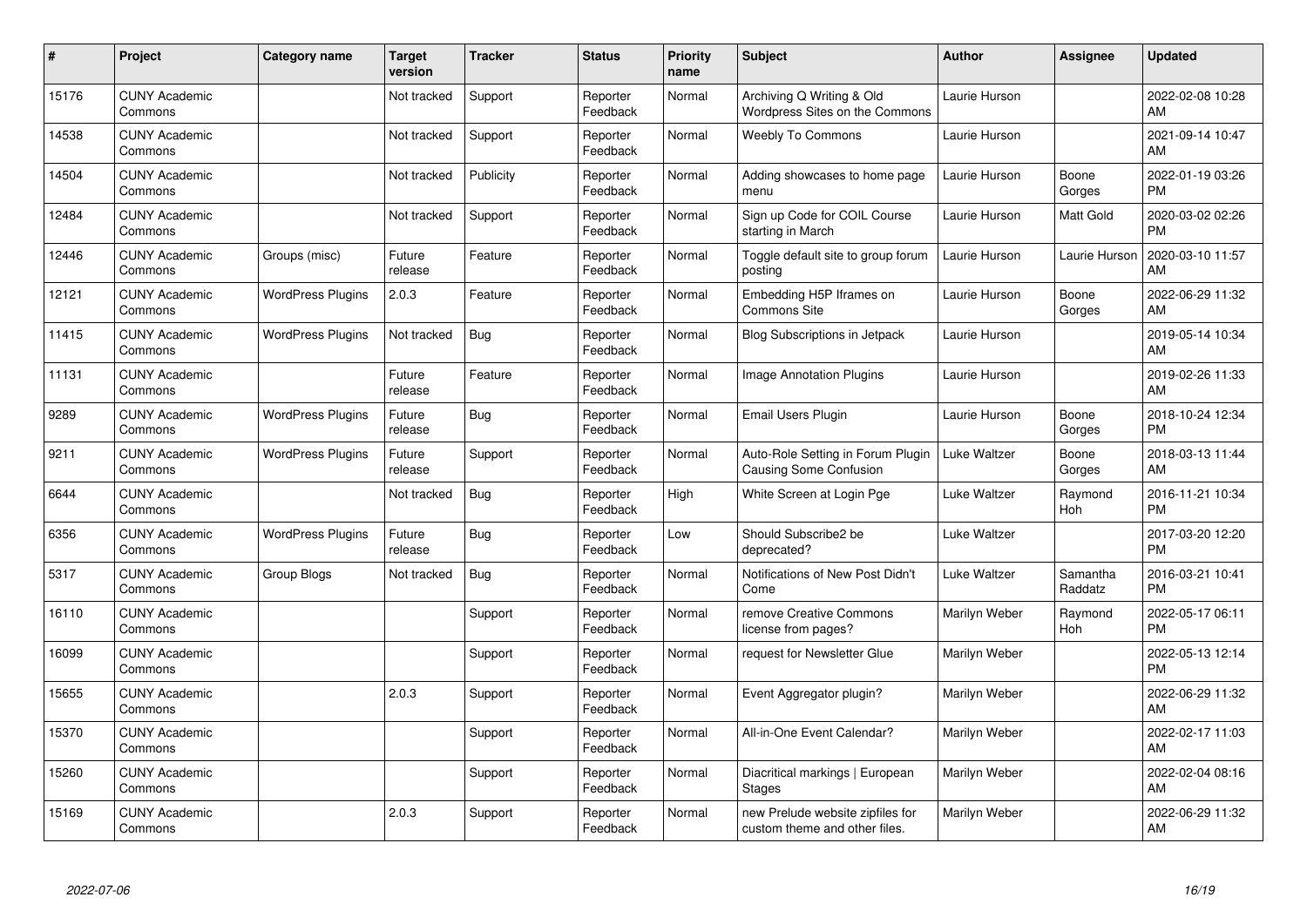| #     | Project                         | <b>Category name</b>       | <b>Target</b><br>version | <b>Tracker</b> | <b>Status</b>        | <b>Priority</b><br>name | <b>Subject</b>                                                                                | <b>Author</b> | Assignee        | <b>Updated</b>                |
|-------|---------------------------------|----------------------------|--------------------------|----------------|----------------------|-------------------------|-----------------------------------------------------------------------------------------------|---------------|-----------------|-------------------------------|
| 14900 | <b>CUNY Academic</b><br>Commons |                            | Not tracked              | Support        | Reporter<br>Feedback | Normal                  | previous theme?                                                                               | Marilyn Weber |                 | 2021-10-25 10:31<br><b>AM</b> |
| 14784 | <b>CUNY Academic</b><br>Commons |                            |                          | Support        | Reporter<br>Feedback | Normal                  | User report of logo problem when<br>using Customizer theme                                    | Marilyn Weber |                 | 2021-09-17 10:25<br>AM        |
| 14398 | <b>CUNY Academic</b><br>Commons |                            | Not tracked              | Support        | Reporter<br>Feedback | Normal                  | Events plug-in notification problem                                                           | Marilyn Weber |                 | 2021-05-11 11:21<br>AM        |
| 14074 | <b>CUNY Academic</b><br>Commons | WordPress (misc)           | Not tracked              | Support        | Reporter<br>Feedback | Normal                  | page password protection problem                                                              | Marilyn Weber |                 | 2021-03-02 11:03<br><b>AM</b> |
| 13975 | <b>CUNY Academic</b><br>Commons | Social Paper               | Not tracked              | Support        | Reporter<br>Feedback | Normal                  | can't approve comments on Social<br>Paper paper                                               | Marilyn Weber |                 | 2021-02-12 09:33<br><b>AM</b> |
| 13328 | <b>CUNY Academic</b><br>Commons | Group Forums               | Not tracked              | Bug            | Reporter<br>Feedback | Normal                  | cross-posting in two related<br>groups                                                        | Marilyn Weber | Raymond<br>Hoh  | 2020-09-15 10:39<br><b>PM</b> |
| 13255 | <b>CUNY Academic</b><br>Commons |                            | Not tracked              | Support        | Reporter<br>Feedback | Normal                  | Accessibility problems                                                                        | Marilyn Weber |                 | 2020-09-01 05:48<br><b>PM</b> |
| 13034 | <b>CUNY Academic</b><br>Commons |                            | Not tracked              | Support        | Reporter<br>Feedback | Normal                  | a site is asking people to join the<br>Commons to get a download                              | Marilyn Weber |                 | 2020-07-12 07:23<br><b>AM</b> |
| 12741 | <b>CUNY Academic</b><br>Commons | <b>WordPress Plugins</b>   | Not tracked              | Support        | Reporter<br>Feedback | Normal                  | Tableau Public Viz Block                                                                      | Marilyn Weber | Raymond<br>Hoh  | 2020-05-12 11:00<br>AM        |
| 12360 | <b>CUNY Academic</b><br>Commons | <b>WordPress Themes</b>    | Not tracked              | <b>Bug</b>     | Reporter<br>Feedback | Normal                  | site just says "DANTE We are<br>currently in maintenance mode,<br>please check back shortly." | Marilyn Weber |                 | 2020-02-04 12:13<br>PM        |
| 12350 | <b>CUNY Academic</b><br>Commons | <b>Blogs (BuddyPress)</b>  | Not tracked              | Support        | Reporter<br>Feedback | Normal                  | URL creation problem                                                                          | Marilyn Weber |                 | 2020-02-03 11:27<br>AM        |
| 11971 | <b>CUNY Academic</b><br>Commons | <b>Email Notifications</b> | Future<br>release        | Bug            | Reporter<br>Feedback | Low                     | Pictures obscured in emailed post<br>notifications                                            | Marilyn Weber | Raymond<br>Hoh  | 2019-11-21 01:14<br><b>PM</b> |
| 11787 | <b>CUNY Academic</b><br>Commons |                            | Not tracked              | Support        | Reporter<br>Feedback | Normal                  | automated comments notifications<br>on ZenDesk                                                | Marilyn Weber |                 | 2019-08-26 06:18<br><b>PM</b> |
| 11771 | <b>CUNY Academic</b><br>Commons |                            | Not tracked              | Support        | Reporter<br>Feedback | Normal                  | post displays in sections                                                                     | Marilyn Weber |                 | 2019-08-20 10:34<br><b>AM</b> |
| 11509 | <b>CUNY Academic</b><br>Commons |                            | Not tracked              | Support        | Reporter<br>Feedback | Normal                  | deleted Page causing a Menu<br>problem?                                                       | Marilyn Weber |                 | 2019-06-04 09:54<br>AM        |
| 11149 | <b>CUNY Academic</b><br>Commons |                            | Not tracked              | Support        | Reporter<br>Feedback | Normal                  | comments getting blocked                                                                      | Marilyn Weber | Raymond<br>Hoh  | 2019-03-26 11:40<br><b>AM</b> |
| 10657 | <b>CUNY Academic</b><br>Commons |                            | Not tracked              | Support        | Reporter<br>Feedback | Normal                  | child theme problems                                                                          | Marilyn Weber |                 | 2018-11-08 01:19<br><b>PM</b> |
| 10273 | <b>CUNY Academic</b><br>Commons | Registration               | Not tracked              | Support        | Reporter<br>Feedback | Normal                  | users combining CF and campus<br>address                                                      | Marilyn Weber |                 | 2019-09-18 10:58<br>AM        |
| 9207  | <b>CUNY Academic</b><br>Commons |                            | Future<br>release        | Support        | Reporter<br>Feedback | Normal                  | display dashboards made in<br>Tableau?                                                        | Marilyn Weber | Boone<br>Gorges | 2018-04-10 10:42<br>AM        |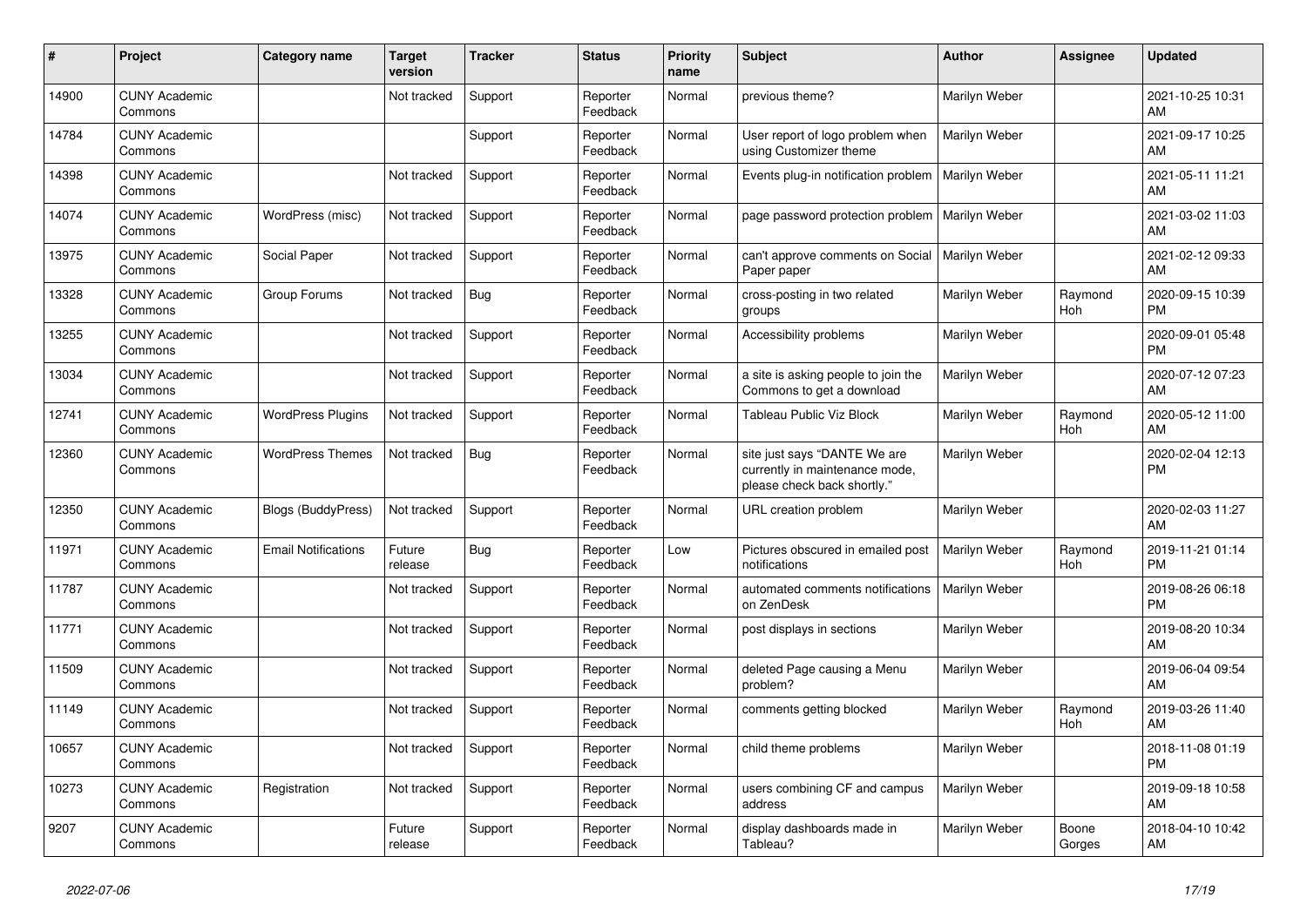| #     | Project                         | <b>Category name</b>       | <b>Target</b><br>version | <b>Tracker</b> | <b>Status</b>        | <b>Priority</b><br>name | <b>Subject</b>                                                                                  | <b>Author</b>           | Assignee            | <b>Updated</b>                |
|-------|---------------------------------|----------------------------|--------------------------|----------------|----------------------|-------------------------|-------------------------------------------------------------------------------------------------|-------------------------|---------------------|-------------------------------|
| 2573  | <b>NYCDH Community</b><br>Site  |                            |                          | Feature        | Reporter<br>Feedback | Normal                  | Add dh nyc twitter list feed to site                                                            | <b>Mark Newton</b>      | Matt Gold           | 2013-05-16 11:42<br><b>PM</b> |
| 11120 | <b>CUNY Academic</b><br>Commons | <b>WordPress Plugins</b>   | Not tracked              | Bug            | Reporter<br>Feedback | Normal                  | Events Manager Events Not<br>Showing Up                                                         | Mark Webb               |                     | 2019-02-27 04:10<br><b>PM</b> |
| 10769 | <b>CUNY Academic</b><br>Commons | <b>WordPress Themes</b>    | Not tracked              | <b>Bug</b>     | Reporter<br>Feedback | Normal                  | 2011 Theme Sidebar                                                                              | Mark Webb               |                     | 2018-12-04 04:09<br><b>PM</b> |
| 10678 | <b>CUNY Academic</b><br>Commons |                            | Not tracked              | <b>Bug</b>     | Reporter<br>Feedback | High                    | Newsletter Plugin Not Sending<br><b>Out Newsletters</b>                                         | Mark Webb               | Boone<br>Gorges     | 2019-09-16 09:38<br><b>PM</b> |
| 10262 | <b>CUNY Academic</b><br>Commons |                            | Not tracked              | Bug            | Reporter<br>Feedback | Normal                  | Newsletter Plugin: Broken Image<br>at Bottom of All Newsletters                                 | Mark Webb               | Raymond<br>Hoh      | 2018-08-30 05:17<br><b>PM</b> |
| 10040 | <b>CUNY Academic</b><br>Commons | WordPress (misc)           | Not tracked              | <b>Bug</b>     | Reporter<br>Feedback | Normal                  | User doesn't see full list of themes                                                            | <b>Matt Gold</b>        | Boone<br>Gorges     | 2018-07-25 10:12<br><b>AM</b> |
| 9979  | <b>CUNY Academic</b><br>Commons | <b>Email Notifications</b> | Not tracked              | Bug            | Reporter<br>Feedback | Normal                  | Reports of slow email activation<br>emails                                                      | <b>Matt Gold</b>        | Boone<br>Gorges     | 2018-08-29 09:40<br><b>PM</b> |
| 9947  | <b>CUNY Academic</b><br>Commons | <b>WordPress Plugins</b>   | Future<br>release        | Feature        | Reporter<br>Feedback | Normal                  | Install H5P quiz plugin                                                                         | <b>Matt Gold</b>        | Boone<br>Gorges     | 2018-09-11 11:01<br>AM        |
| 7115  | <b>CUNY Academic</b><br>Commons | Groups (misc)              | Future<br>release        | Feature        | Reporter<br>Feedback | Normal                  | make licensing info clear during<br>group creation                                              | <b>Matt Gold</b>        | Raymond<br>Hoh      | 2020-12-08 11:32<br>AM        |
| 6014  | <b>CUNY Academic</b><br>Commons | Publicity                  | Future<br>release        | Publicity      | Reporter<br>Feedback | Normal                  | Google search listing                                                                           | <b>Matt Gold</b>        | Boone<br>Gorges     | 2016-09-21 03:48<br><b>PM</b> |
| 1544  | <b>CUNY Academic</b><br>Commons | Groups (misc)              | Future<br>release        | Feature        | Reporter<br>Feedback | Normal                  | Group Filtering and Sorting                                                                     | <b>Matt Gold</b>        | Chris Stein         | 2019-03-01 02:25<br><b>PM</b> |
| 1456  | <b>CUNY Academic</b><br>Commons | Group Invitations          | Future<br>release        | Feature        | Reporter<br>Feedback | Low                     | Invite to Group Button from Profile<br>Field                                                    | <b>Matt Gold</b>        | Samantha<br>Raddatz | 2015-11-09 05:59<br><b>PM</b> |
| 14483 | <b>CUNY Academic</b><br>Commons | WordPress - Media          | Not tracked              | <b>Bug</b>     | Reporter<br>Feedback | Normal                  | Wordpress PDF Embed Stopped<br>Working after JITP Media Clone                                   | Patrick DeDauw          | Boone<br>Gorges     | 2021-05-20 01:51<br><b>PM</b> |
| 11449 | <b>CUNY Academic</b><br>Commons | WordPress - Media          | Not tracked              | Support        | Reporter<br>Feedback | Normal                  | Cloning Media Library for JITP<br>from Staging to Production Site                               | <b>Patrick DeDauw</b>   | Boone<br>Gorges     | 2019-05-13 12:00<br><b>PM</b> |
| 8675  | <b>CUNY Academic</b><br>Commons | User Onboarding            | Future<br>release        | Bug            | Reporter<br>Feedback | Low                     | Add new User search screen calls<br>for the input of email address but<br>doesn't work with one | Paul Hebert             | Boone<br>Gorges     | 2017-10-11 11:17<br>AM        |
| 16290 | <b>CUNY Academic</b><br>Commons |                            |                          | Feature        | Reporter<br>Feedback | Normal                  | Add Table Of Contents Block<br>plug-in                                                          | Raffi<br>Khatchadourian |                     | 2022-06-24 10:26<br>AM        |
| 15516 | <b>CUNY Academic</b><br>Commons | <b>WordPress Plugins</b>   |                          | Bug            | Reporter<br>Feedback | Normal                  | Can't publish or save draft of post<br>on wordpress.com                                         | Raffi<br>Khatchadourian | Raymond<br>Hoh      | 2022-03-02 05:52<br><b>PM</b> |
| 15242 | <b>CUNY Academic</b><br>Commons | Performance                | Not tracked              | <b>Bug</b>     | Reporter<br>Feedback | Normal                  | Slugist site                                                                                    | Raffi<br>Khatchadourian | Boone<br>Gorges     | 2022-02-07 11:14<br>AM        |
| 11077 | <b>CUNY Academic</b><br>Commons | Events                     | Not tracked              | Feature        | Reporter<br>Feedback | Normal                  | Show event category description<br>in event list view                                           | Raffi<br>Khatchadourian |                     | 2019-02-12 10:38<br><b>PM</b> |